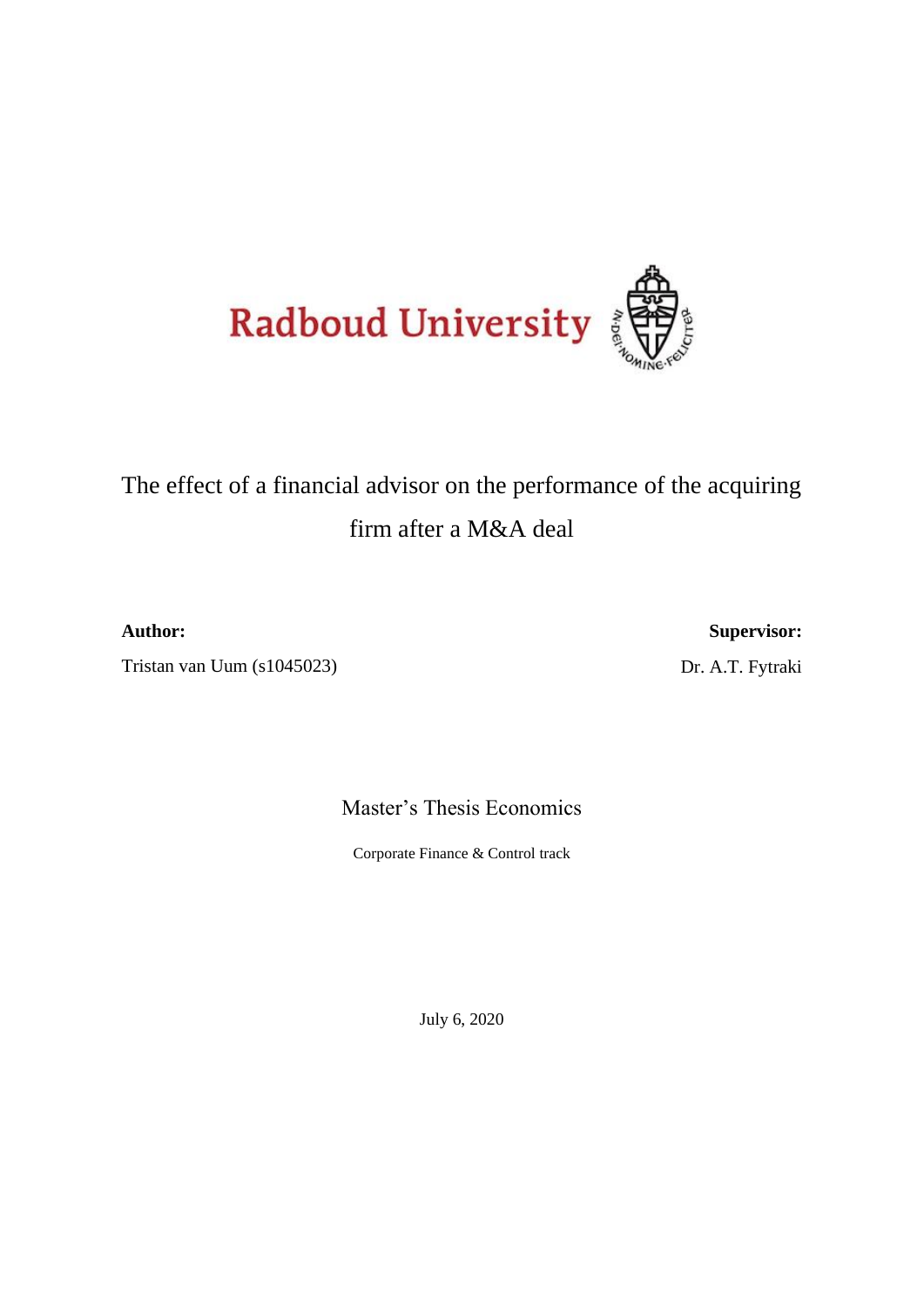## Contents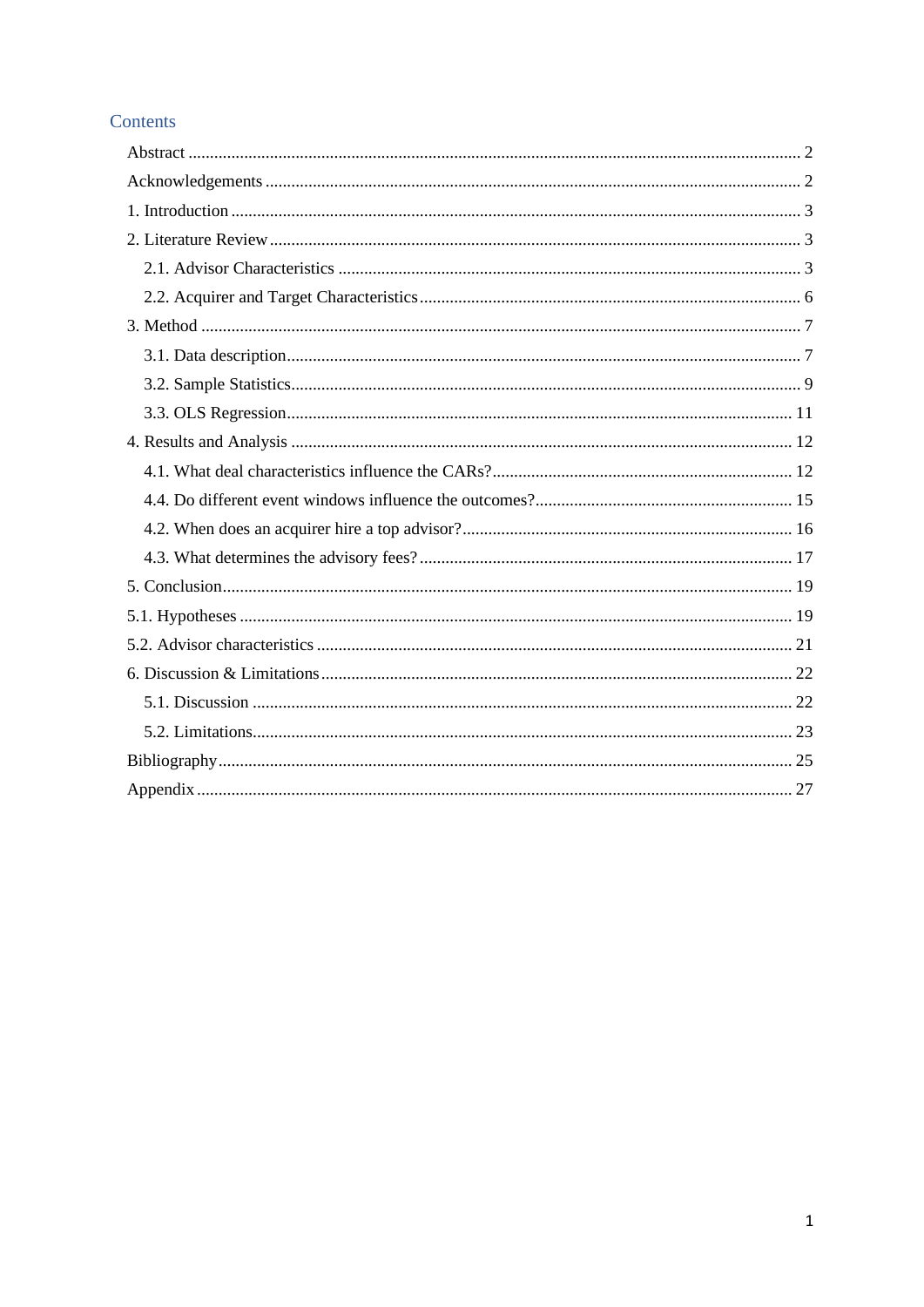#### <span id="page-2-0"></span>Abstract

The objective of this paper was to determine a relationship between financial advisor characteristics and the cumulative abnormal returns (CARs) after a M&A deal. However, this relationship could not be substantiated with the outcomes of this paper. Mostly insignificant results are found regarding the effect of the financial advisor characteristics on the cumulative abnormal returns for acquiring firms. When controlled for the deal characteristics like the method of payment of the deal or the deal structure, these insignificant results continue to exist. For the acquirer and target characteristics, only the strength of the acquiring managers' position negatively affects the CARs. When we focus on two of the specific advisor characteristics, reputation, and amount of payment, we see that the acquirer's size and Tobin's Q positively influence the probability that a top advisor is being chosen. In addition, acquirer's size and Tobin's Q also show a positive relation with the amount of advisory fees paid. Overall, this paper does not find significant results that the financial advisors influence the outcomes of the cumulative abnormal returns of the acquiring firm after a M&A deal.

#### <span id="page-2-1"></span>Acknowledgements

First, I wish to show my gratitude to my supervisor Dr. A.T. Fytraki for the help and guidance before and during the process of writing my master's thesis. Second, Radboud University for providing a license for FactSet to access data. Third, my fellow students with whom it was possible to discuss each other's theses. Finally, I would like to thank my family and girlfriend for supporting me through the process of writing this thesis.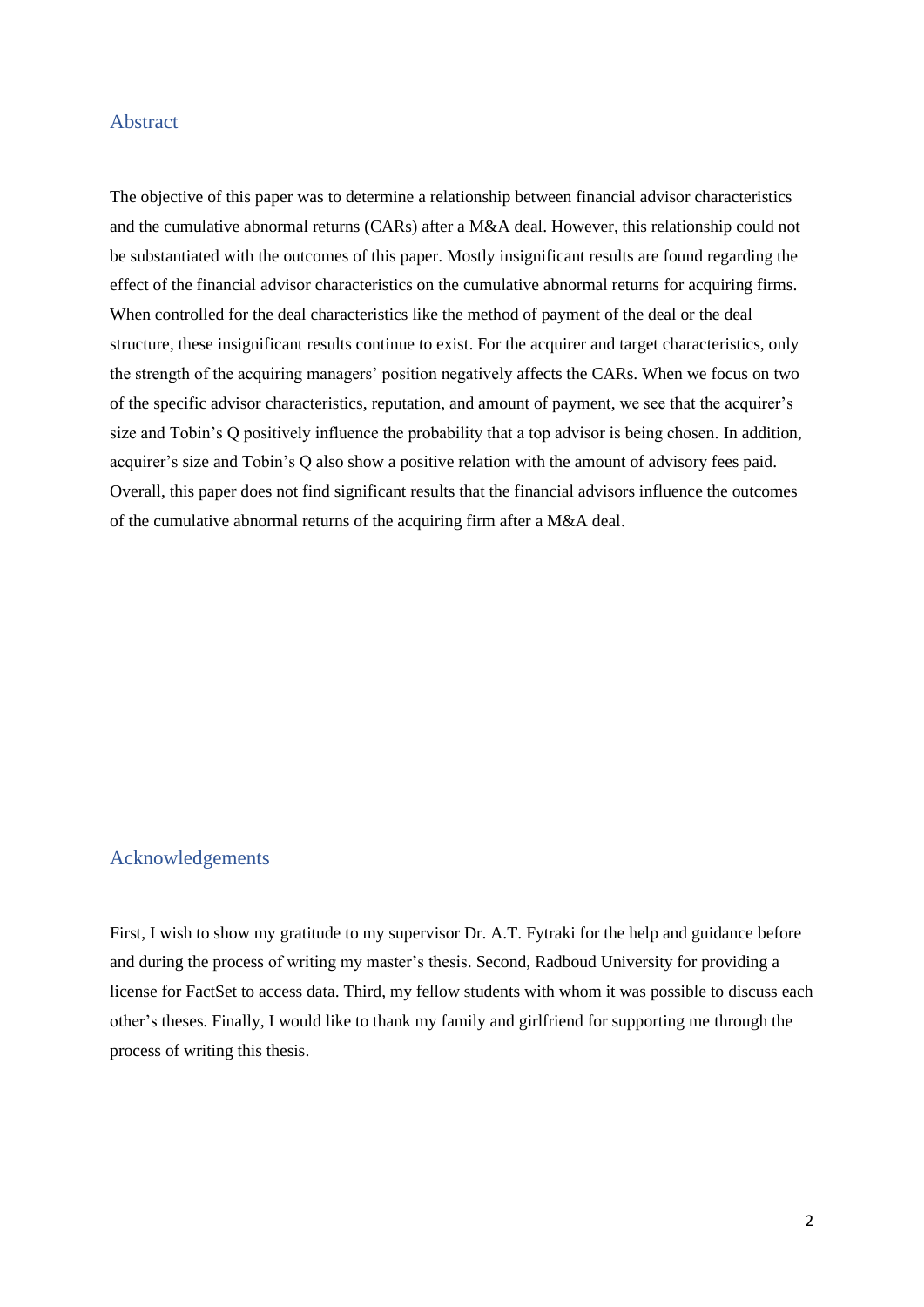#### <span id="page-3-0"></span>1. Introduction

The global Mergers and Acquisitions (M&A) market has a significant effect on the global economy. The total value of the M&A market was approximately \$4,094 Billion USD in 2019 (JPMorgan, 2020). M&A advisors play a big role in the process and completion of a deal. The top five US investment banks (Bank of America, Citi, Goldman Sachs, JPMorgan Chase, and Morgan Stanley) generated \$10.28 Billion USD in advisory revenues in 2019 (Financial Times, 2020). According to these advisory revenues, one would expect that investment banks or other financial advisors do play a significant role in the M&A deal and its outcomes. Otherwise, firms in a M&A deal would not pay that significant amount of money.

But where is the payment to the financial advisors based on? By analyzing the cumulative abnormal returns<sup>1</sup> (CARs) of the acquiring firm after the M&A deal, I hope to find the effects of an investment bank or advisor on a M&A deal in order to find a suitable payment for the advisory role in M&A deals. Mergers and acquisitions are important decisions for firms. Often, these firms turn to advisors or investment banks for support and advice when a merger or acquisition has to be performed. The acquiring firms pay a certain fee for the advisors' support during the M&A process. But does the support of the financial advisors actually help acquiring firms in generating more returns?

In this paper, the present literature on this topic will be explained in Section 2. Thereafter, the method and sample are discussed in Section 3. Section 4 contains the results of the research, which will be discussed in the conclusion (Section 5). Finally, Section 6 will discuss the paper and its limitations.

#### <span id="page-3-1"></span>2. Literature Review

In this literature review, the theoretical framework will be discussed in which this research operates. The present literature discussed in this review, can be divided into three categories. First, literature on the effect of a financial advisor on the performance of the acquiring firm after a M&A deal will be discussed. Second, research that looked for a relationship between characteristics of an acquiring firm and the performance of the acquiring firm after a M&A deal will be covered. Finally, target characteristics and their influence on the performance of the acquiring firm after a M&A deal will be discussed.

### <span id="page-3-2"></span>2.1. Advisor Characteristics

Recent literature on the effect of financial advisors on the performance of the acquiring firm after the M&A process is present. There is little and contradicting evidence on the role of advisors regarding the process and the outcome of the mergers or acquisitions. The main literature on which this research is based, contains papers from Hunter  $&$  Jagtiani (2003) and Golubov (2012) on the effect of the reputation of the advisor on the performance of the acquiring firm. Next to these papers, Servaes &

<sup>1</sup> Definitions of discussed variables in this paper are available in Table X.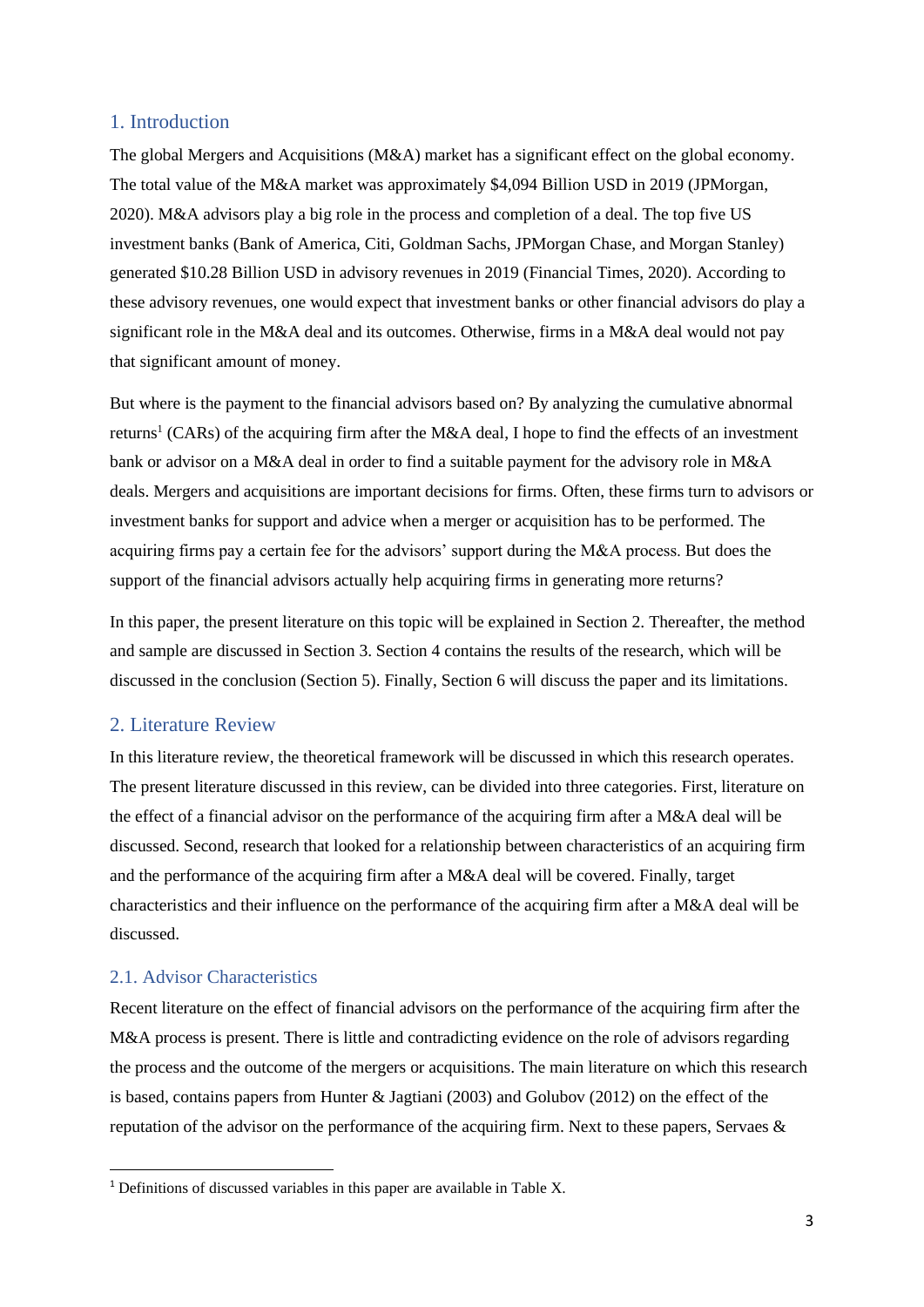Zenner (1996) discuss the quality of the advisor as a determinant of the effect of the advisor on the performance. Bao & Edmans (2011) make the distinction between using or not using an advisor at all during a M&A process.

The paper of Hunter & Jagtiani (2003) contains an analysis of advisor choice, fees and effort in mergers and acquisitions. The conclusions of their paper, relating to the advisor choice, are that toptier advisors are more likely to complete deals and to complete them in less time than lower tier advisors. The more effort put in the deal by an advisor, the higher the post-merger gains were for the acquiring company. The synergetic gains of acquirers declined when top advisors were used. The amount of advisory fees paid do not influence the likelihood of completing the deal, but they are associated with higher cumulative abnormal returns (CARs) of the acquiring firm. The conclusion of Hunter & Jagtiani (2003) that more effort produces higher post-merger gains for the acquiring gains led to hypothesis 1A: '*The effort of an advisor during a M&A deal positively affects the CARs of the acquiring firm after a M&A deal*.'

Golubov et al. (2012) also uses the CARs to measure the performance of an acquiring firm after a M&A deal. They found hiring top-tier advisors generates higher bidder returns than when a worse advisor is hired. These higher bidder returns are attributed to the higher ability of top-tier advisors to identify synergies. This difference in effect, however, is only present in public M&A deals, because of the reputational exposure and the higher required skill set for public deals. The results of the previous papers of Hunter & Jagtiani (2003) and Golubov et al. (2012) found a positive effect of using an advisor. This result is not in line with the papers of Servaes & Zenner (1996). Servaes & Zenner (1996) found that the quality and the use of an investment bank as advisor does not affect the abnormal returns. They focus on the effect of using an investment bank on the transaction costs and asymmetric information costs. After controlling for these costs, the investment bank does not affect abnormal returns. A different approach for measuring the effect of investment banks is used by Bao & Edmans (2011). They used a fixed effect analysis to get to the result that an investment bank fixed effect significantly affects the announcement returns of an M&A deal. The significant investment bank fixed effects remove the component that can be explained by acquirer characteristics on the deal's 3 day CARs.

The reputation of a financial advisor could also play a role during a M&A process. Kale et al. (2003) measures the relative reputation of the advisor by their market shares in the year of the takeover. If the reputation of the bidder's advisor is higher relative to that of the target, the absolute wealth gain increases. The wealth gain is then redistributed from the target to the acquirer. A more recent paper by Ismail (2010) makes a difference between tier-one (prestigious investment banks) and tier-two financial advisors. The results of this paper suggested that tier-one advisors outperformed the tier-two

4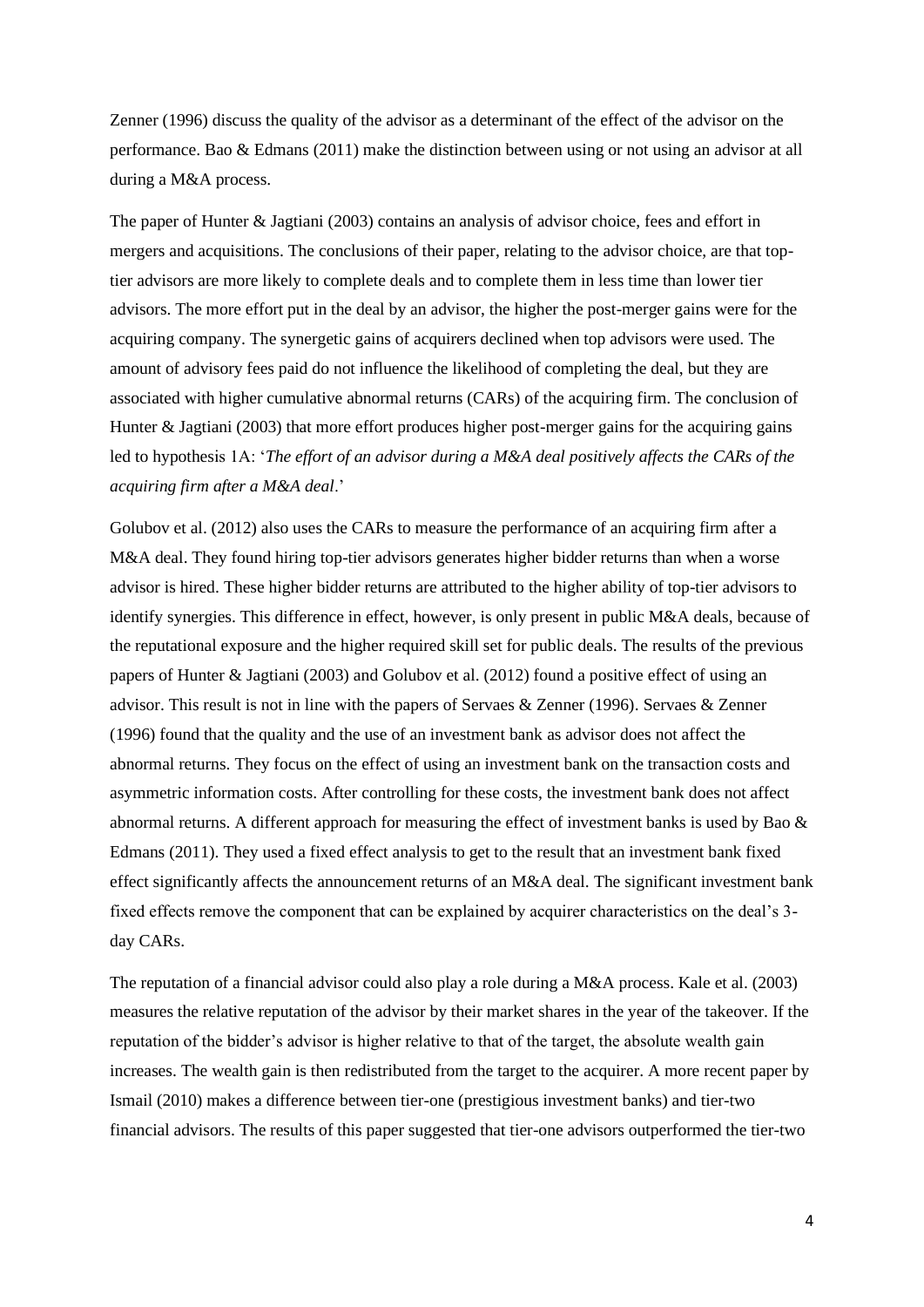advisors. Ismail (2010) states that reputation based on the market share could be misleading. A ranking of investment banks should be based on their track record in generating gains to their clients.

In line with the outcomes of the previously discussed papers of Hunter & Jagtiani (2003), Golubov et al. (2012), Kale et al. (2003) and Ismail (2010), regarding the reputation of the advisor, it is expected that the following hypothesis 1B holds in this research: '*The reputation of an advisor positively affects the CAR of the acquiring firm after a M&A deal.'*

McLaughlin (1990 & 1992) investigates the influence of the investment bank contracts in tender offers. The amount of advisory fees paid to an investment banks depends on the value of a transaction. This could lead to a conflict of interest between the investment bank and the acquirer. The agency problem between the investment bank (agent) and the acquirer (principal) could influence the abnormal returns of an acquiring firm after a M&A deal. A paper by Allen et al. (2004) endorse this finding. They found a net certification effect for target firms but conflicts of interest for acquirers. The certification effect implies that the presence of a bank as advisor provides assurance to the capital markets. This effect, however, does not affect the abnormal returns of the acquiring firms.

Another paper that examines the amount of payment to financial advisors is written by Rau (2000). This paper states that the fee payments to the investment banks or financial advisors are positively related with their market share. The results also suggest that, in tender offers, the performance of the acquirer after the acquisition is negatively related to the payments to the advisors. This negative relationship implies that advisors focus on completing the deal, instead of realizing more synergies for example.

Ertugrul & Krishnan (2014) analyzed the dual role of investment banks that provide to acquiring firms and act as underwriters on the securities issued to finance the acquisition. When an advisor on the acquiring side plays both roles in a M&A deal, the acquirer announcement returns become lower. The target announcement returns, however, become higher and the deal completion speed rises.

The higher the amount of payment to the advisor, the higher the chance of an agency problem between the acquirer as a principal and the financial advisor as an agent. The financial advisors' objective is to receive a high payment for their services. Therefore, the contracts discussed by McLaughlin (1990 & 1992), Allen et al. (2004), and Rau (2000) and the kind of relationship between the advisor and the acquiring firm (Rau, 2000; Ertugrul & Krishnan, 2014) affect the CARs of the acquiring firm after a M&A deal. From this thought we derive the following hypothesis 1C regarding the amount of payment to an advisor: '*The amount of payment to an advisor negatively affects the CARs of the acquiring firm after a M&A deal.'*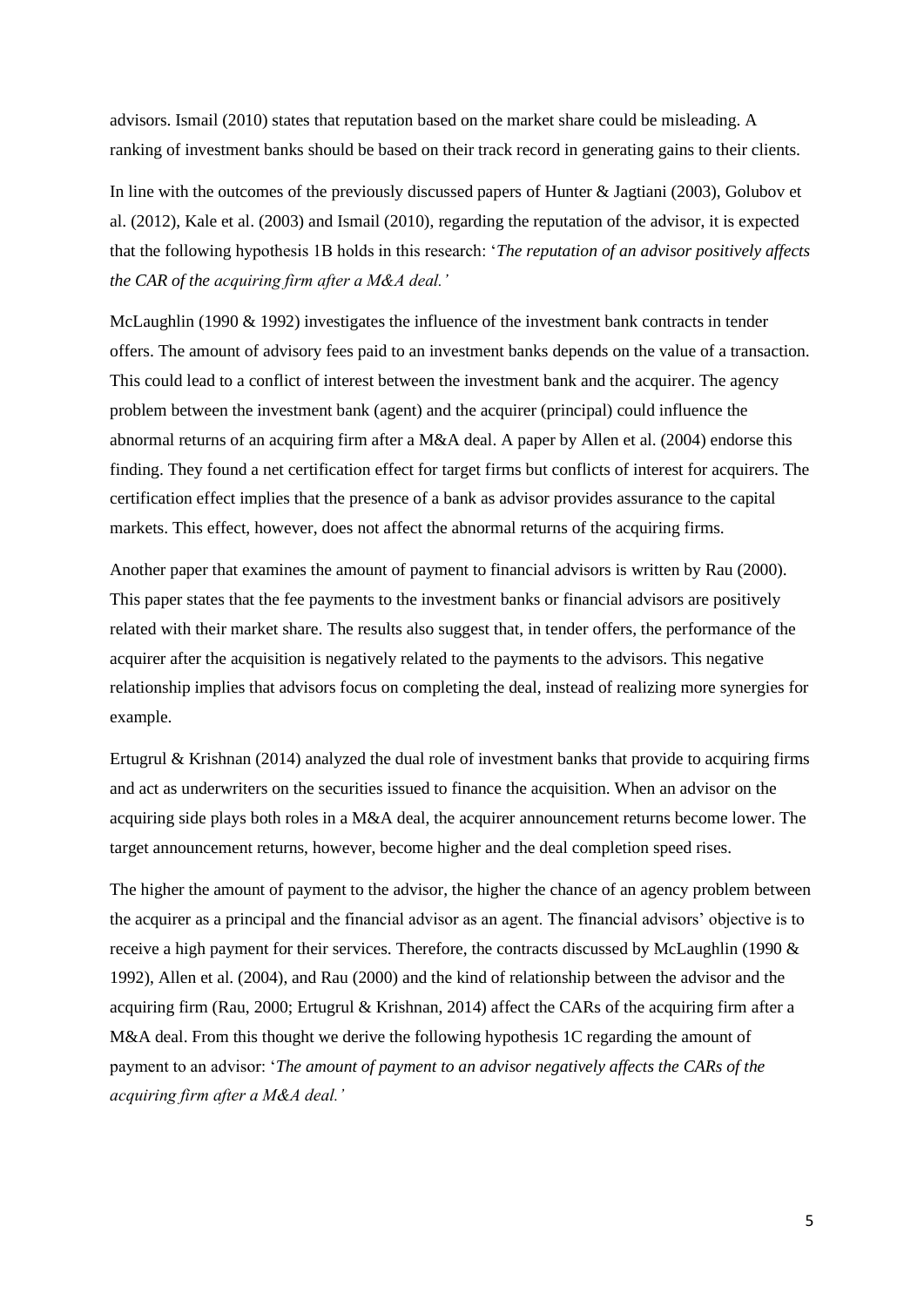#### <span id="page-6-0"></span>2.2. Acquirer and Target Characteristics

The outcome of the M&A deals is also influenced by acquirer and target firm characteristics. In this section we examine papers that research the relation between acquirer or target firm characteristics and the outcome of a M&A deal.

Travlos (1987) wrote a paper considering the method of payment in explaining the returns of takeover bids at the announcement. The research produced significant differences between the abnormal returns in common stock exchanges and cash offers. For pure stock exchange bidding firms, stockholders suffer significant losses at the announcement of the takeover proposal. Shareholders of cash-financed bidding firms earn 'normal' rates of return at the announcement period. The results are independent of the type of takeover bid. Moeller (2007) adds to the results of Travlos (1987) that when there is controlled for idiosyncratic volatility, as a proxy for the information asymmetry and diversity of opinion, the abnormal returns between different sorts of bidding types do not differ.

Masulis et al. (2007) found a relationship between corporate governance mechanisms and the acquirer returns. Acquirers with more antitakeover provisions experience lower abnormal returns. Managers at acquiring firms protected by more antitakeover provisions are more likely to perform empire-building acquisitions that destroy shareholder value. Morck et al. (1990) found a relationship between the managers' objectives of an acquisition and the abnormal returns of the acquirer. When an acquiring firm diversifies, it buys a rapidly growing target, or when its managers performed poorly before the acquisition, the returns to shareholders of the acquiring firm are lower in the announcement period. The results suggest that managerial objectives may drive acquisitions that reduce bidding firms' values. Results from Masulis et al. (2007) and Morck et al. (1990) suggest that the stronger the position of the managers and the more antitakeover measures in a firm reduce the returns of the acquiring company. These results led to hypothesis 2A: *'The strength of a manager negatively affects the CARs of the acquiring firm after a M&A deal.'*

Servaes (1991) and Moeller et al. (2004) analyzed the financials of the acquiring firms in relation to the abnormal returns. Servaes (1991) found a relationship between the Tobin's Q and takeover gains. Tobin's Q is the ratio between the total market value and the total assets value of a firm. Target, bidder, and total returns are larger when a bidder has a high Tobin's Q. Papers by Lang et al. (1991 & 1996) states that a negative relation between leverage and growth holds for firms with a low Tobin's Q ratio. This relationship does not hold for firms with a high Tobin's Q ratio. From this finding we can conclude that leverage does not reduce growth for firms with a high Tobin's Q and thus good investment opportunities. Therefore, the following hypothesis 2B is derived: '*A higher Tobin's Q of the acquirer positively affects the CAR of the acquiring firm after a M&A deal.'*

Moeller et al. (2004) links the firm size with the gains from acquisitions. The abnormal announcement returns are 1.1% equally weighted over a sample of 12,023 acquisitions by public firms from 1980 to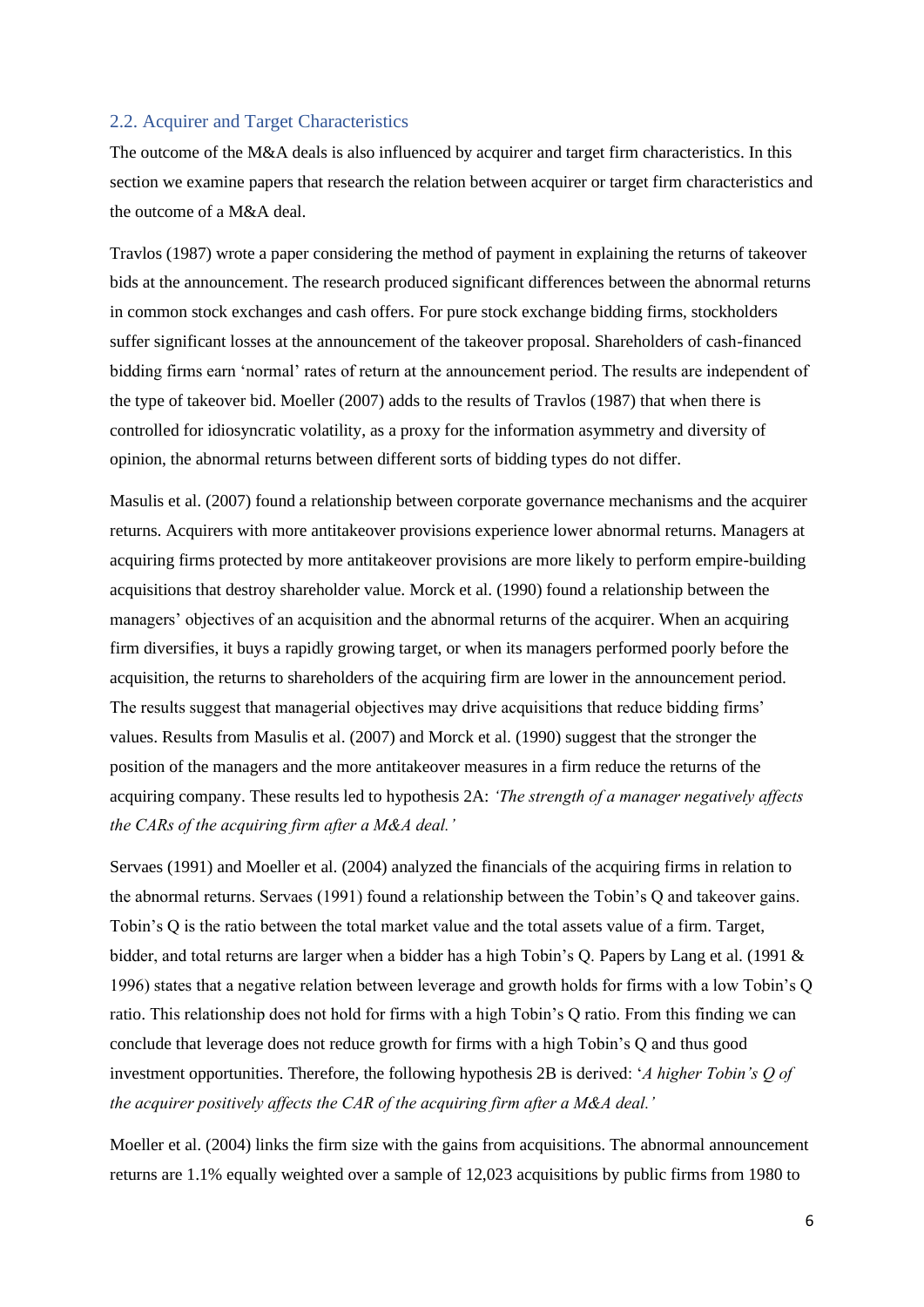2001. The announcement return is significantly higher for small acquirers. A paper by Zhao et al. (2019) focused on the acquirers' size in China. The results from this paper suggest that acquirer size plays a significant negative role in the announcement returns. The negative relationship is attributed to agency conflicts and value destruction. This result will also be tested in our sample through hypothesis 2C: '*A smaller acquiring firm size positively affects the CARs of the acquiring firm after a M&A deal.'*

#### <span id="page-7-0"></span>3. Method

#### <span id="page-7-1"></span>3.1. Data description

The empirical research contains data available from FactSet<sup>2</sup> concerning the value of the M&A deal paid by the acquirer, the total advisory fee, and the total amount of advisory fee paid by the acquiring firm. The transactions considered are the transactions with a transaction value of \$1M and higher during the period 01-01-2000 up to 01-05-2020. The paper only looks at completed transactions with public targets and acquirers. The criteria that the advisor fees for both the Acquirer and Target are disclosed reduced the amount of transactions in the dataset a lot. Therefore, 545 transactions can be analyzed. For specific acquirer and target firm characteristics, data is also available on FactSet.<sup>3</sup>

#### 3.1.1. Cumulative Abnormal Returns

The cumulative abnormal returns (CARs) are calculated using the stock returns of the acquiring companies in the period of three days after the announcement date of the transaction. The abnormal stock returns are calculated by comparing the stock returns of the company with the FTSE World Index. The difference between the stock return and the FTSE World Index is the abnormal return. The abnormal returns for the three days after the announcement added up are the cumulative abnormal returns for the three days event window (CAR3). For the dataset, the cumulative abnormal return for a five-day-window (CAR5) and the cumulative abnormal return for a ten-day-window (CAR10) are calculated.

#### 3.1.2. Advisor Effort

The advisor has some characteristics that could influence the outcomes of the cumulative abnormal returns of acquiring firms, which are mentioned in the theoretical framework. This paper uses a proxy for the advisor effort. The time between the announcement and completion date gives a reasonable assumption on the effort put in the transaction by the advisor on the acquiring side of the transaction. This proxy is also used in the paper of Hunter & Jagtiani (2003). The average amount of days between the announcement and completion date is 176 days. Thus, on average it takes around half a year to complete the deal. But the range of days between the announcement and completion varies from 36

<sup>&</sup>lt;sup>2</sup> A license for the use of FactSet was provided by Radboud University.

<sup>&</sup>lt;sup>3</sup> For definitions of discussed variables Table X in the Appendix is provided with a table that contains a definition for the variables included in this paper.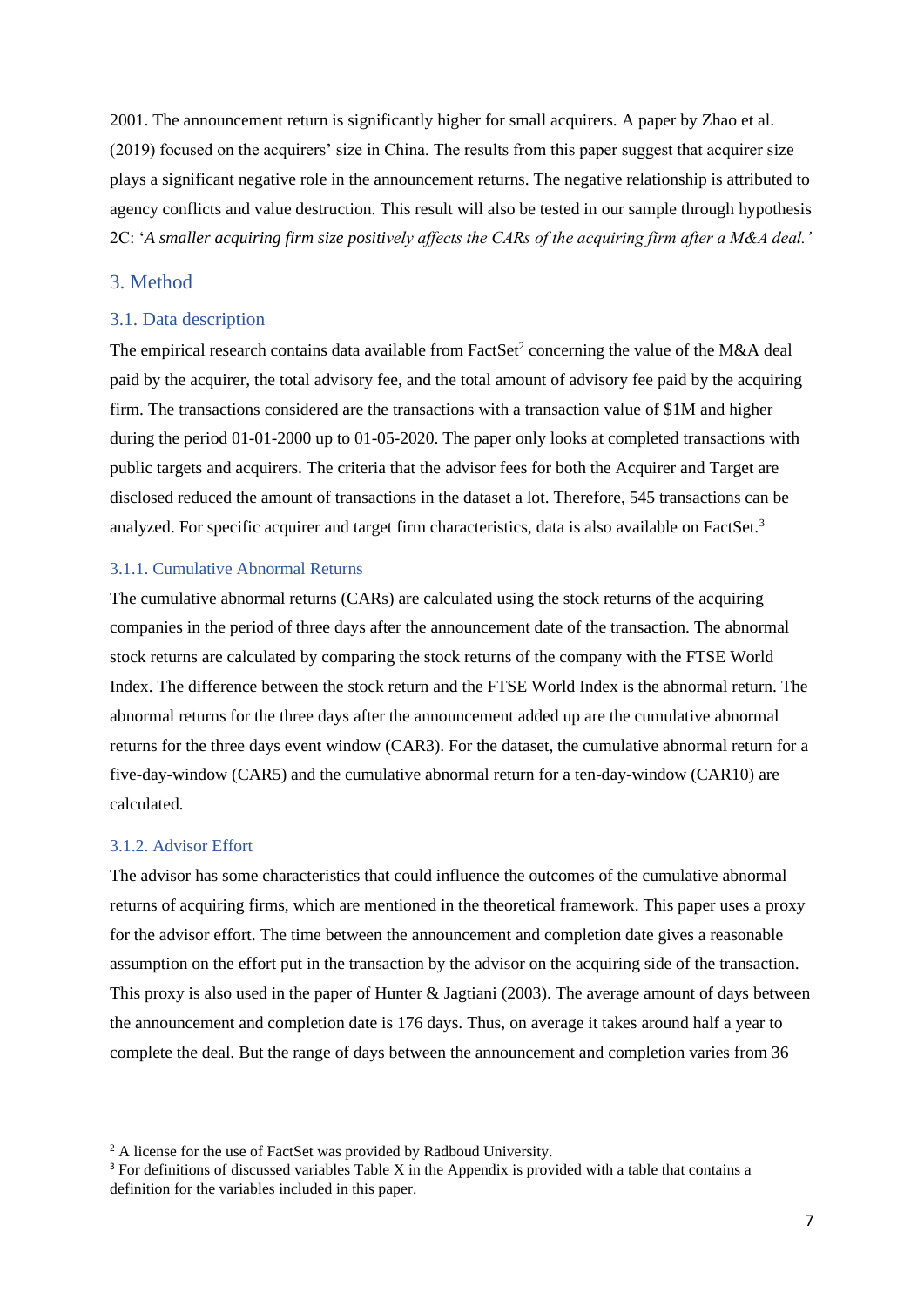days up to 703 days. The higher the amount of days between announcement and completion, the lower the effort of the advisor is assumed to be.

#### 3.1.3. Advisor Reputation

The advisor reputation influences the abnormal returns (Hunter & Jagtiani, 2003; Golubov et al., 2012; Kale et al., 2003 and Ismail 2010). In this paper the reputation of the advisor is based on the ranking of financial advisors based on the total transaction value. The financial advisors are put in one of the eight different tiers, which are also based on total transaction value (Table I).

#### Table I

#### **Financial Advisor Ranking – Tiers**

The ranking of the financial advisor based on the transaction value gives a good idea of which advisors are top advisors. In the following table the different tiers, based on the total transaction value of a financial advisor, are illustrated. For example: Goldman Sachs & Co. has a transaction value of \$11,173,179.94 million USD. Therefore, it is placed on the first place in the ranking, and therefore Goldman Sachs & Co. is placed in the first tier.

| <b>Tier</b>             | <b>Ranking</b> | <b>Transaction Value (in MM USD)<sup>4</sup></b> |
|-------------------------|----------------|--------------------------------------------------|
| $\mathbf{1}$            | $1 - 10$       | $T.V.^5 > $3,000,000$                            |
| $\overline{2}$          | $11 - 25$      | \$725,000 < T.V. < \$3,000,000                   |
| $\mathbf{3}$            | $26 - 50$      | \$250,000 < T.V. < \$725,000                     |
| $\overline{\mathbf{4}}$ | 51-100         | \$60,000 < T.V. < \$250,000                      |
| 5                       | 101-250        | \$10,000 < T.V. < \$60,000                       |
| 6                       | 251-1000       | \$800 < T.V. < \$10,000                          |
| 7                       | 1001-2500      | \$50 < T.V. < \$800                              |
| 8                       | > 2500         | \$50 < T.V.                                      |

*Source: FactSet*

To distinguish the top advisors from the non-top advisors, a dummy 'Top Advisor' is created. The value is zero for advisors who are ranked in tier 2 or lower. For advisors ranked in tier 1, the value is one. So, if a financial advisor is placed in tier one, it is labeled as a top advisor. The top advisors are

<sup>4</sup> Approximations of the Transaction Values.

<sup>&</sup>lt;sup>5</sup> Transaction Value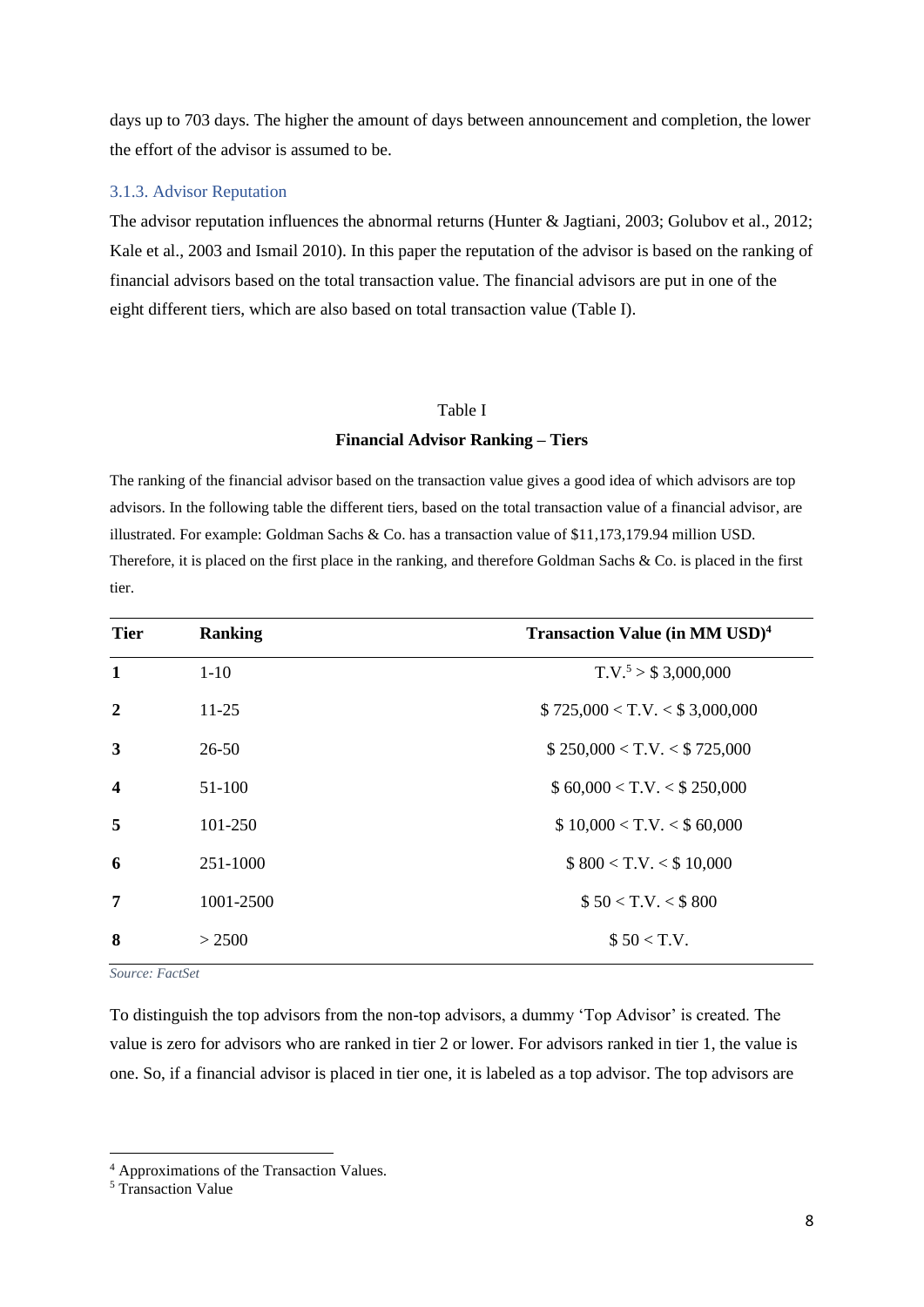displayed in the following Table II. In some deals, more than one financial advisor works for the acquiring company. In this case, the highest ranking of one of the financial advisors is used.

## Table II

#### **Financial Advisor Ranking – Top 10 Advisors**

The ranking of the financial advisor based on the transaction value shows which advisors are top advisors. In the following table the top ten financial advisors based on the transaction value are displayed.

| Top 10                  | <b>Financial advisor</b>      | <b>Transaction Value (in MM USD)</b> |
|-------------------------|-------------------------------|--------------------------------------|
| $\mathbf{1}$            | Goldman Sachs & Co.           | \$11,173,179.94                      |
| $\boldsymbol{2}$        | <b>Morgan Stanley</b>         | \$8,997,155.70                       |
| 3                       | JPM organ Chase & Co.         | \$8,377,823.42                       |
| $\overline{\mathbf{4}}$ | Bank of America Merrill Lynch | \$7,897,214.86                       |
| 5                       | Citigroup                     | \$7,091,362.39                       |
| 6                       | <b>Credit Suisse</b>          | \$5,500,932.47                       |
| 7                       | Lazard                        | \$4,249,033.55                       |
| 8                       | <b>UBS Group AG</b>           | \$3,971,117.55                       |
| 9                       | Deutsche Bank AG              | \$3,628,562.11                       |
| 10                      | <b>Barclays Plc</b>           | \$3,376,247.79                       |

*Source: FactSet*

#### <span id="page-9-0"></span>3.2. Sample Statistics

When we look at the fees paid to the financial advisors, the range of total fees paid to a financial advisor varies from \$20,000 to \$137 million USD. The mean (median) of the total advisory fees paid by the acquirer is \$10.2 million (\$4 million). The mean is influenced by a few high observations of \$97.5 million, \$116 million, and \$137 million.

Around 93% of the Acquiring companies in the dataset are located in the United States, while 99% of the Target companies are located in the United States. This is a limitation of the dataset, which does not allow us to analyze the differences in effect between countries. The sample does not include enough companies that are located outside of the United States.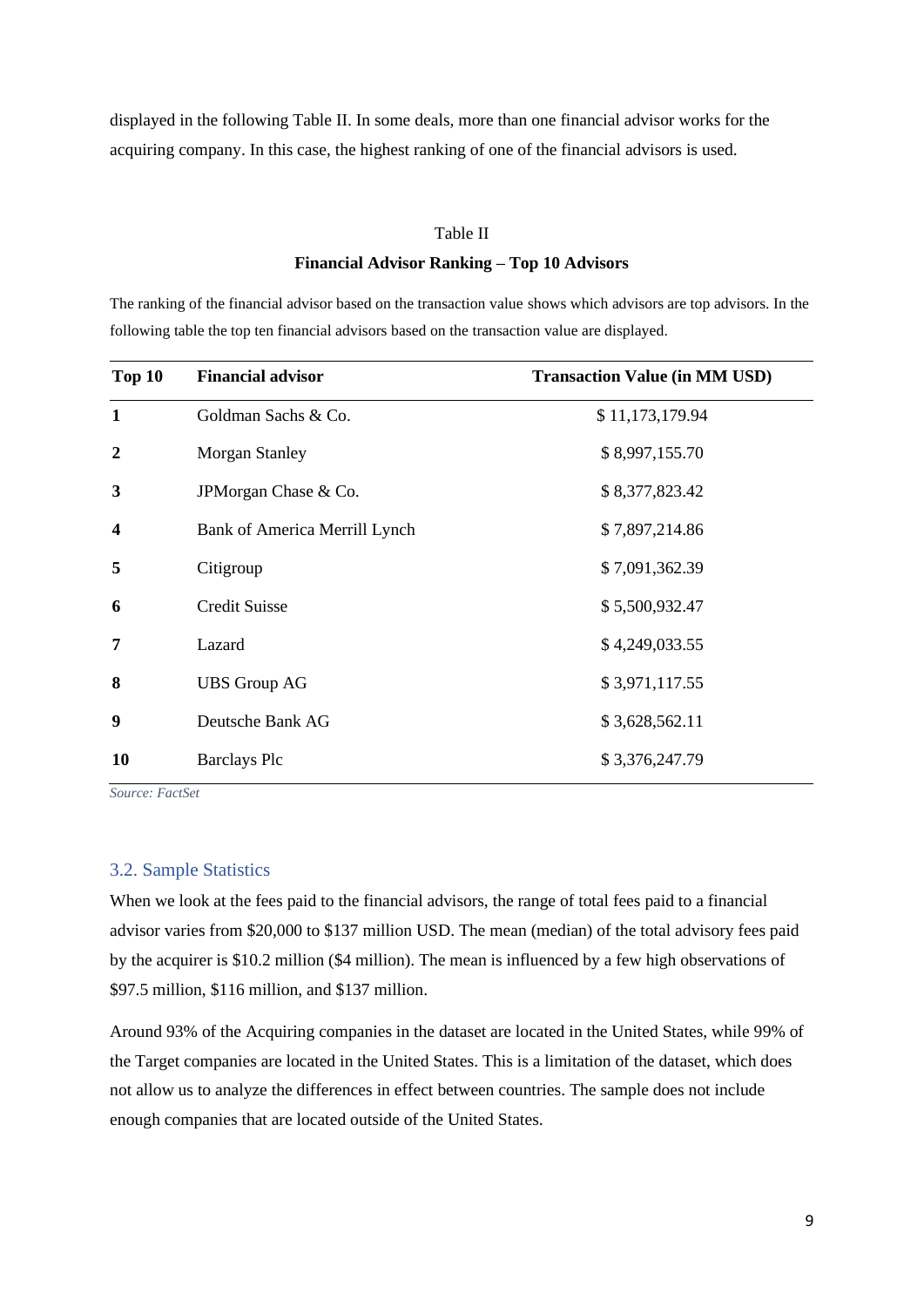Next to the location of the companies, the companies can be divided by sectors. The tables showing the different sectors of the Acquirers and Targets are included in Table XI and XII in the Appendix. The outstanding sector is 'Finance' because they have a significantly higher amount of observations. Most of the transactions are between companies in the same sector. In 446 of the 545 cases, an acquirer is engaged in a M&A deal with a target company that is active in the same sector. The dataset contains a dummy variable 'Same Sector', which takes a value of one if the acquirer and target are active in the same sector.

The mean (median) market value of the acquiring companies is \$ 8,263.17 (\$ 1,289.24) Million USD, which is measured at the closest date to the completion date available in FactSet. This date can be a month from the completion date or six months for example. But it is the value that is most closely related to the actual completion date market value of the company that could be extracted from FactSet. The Tobin's Q is measured by dividing the market value of the acquiring companies by the value of the total assets. The average Tobin's Q is 1.18, which means that the market value is higher than the value of the total assets. If the average Tobin's Q is higher than one, the company is overvalued, as the market value does not represent the replacement costs of the firm.

Another independent variable included in the analysis is the Post Merger CEO. We can use this as a proxy for the managers' position of the target company. This is a categorical variable, which is divided into four groups. When the CEO after the merger comes from the Acquirer, the managers' position of the target is assumed to be weak. For 399 (73.2%) of the observations, the Post Merger CEO comes from the Acquirer. Another 50 (9.2%) observations still have the Target CEO after the merger. The CEO's in the other observations it is unknown, whether the CEO originates from the Acquirer or the Target.

The transactions included in the dataset contain deals that vary in date of announcement from 2000 to 2019. The transactions are approximately evenly distributed over the years. So, there is no problem concerning the skewedness to more recent years for example, which could influence the outcomes of the research. Most of the transactions are performed with a friendly attitude of the acquiring company, namely around 98%. The other acquisitions are either hostile (1.5%) or neutral (0.5%). Since most acquirers used a friendly attitude towards the target company, an analysis whether a hostile attitude of acquirers influences the cumulative abnormal returns is not representative.

The Deal Structure, on the other hand, is likely to be more interesting and insightful to investigate. The dataset makes a distinction between four kinds of structures. First, the Direct structure, where the target company is directly merged into the acquiring company. Second, a Double Dummy structure, which entails that a newly company with two subsidiaries is created. One subsidiary merges into the buyer and one merges into the target. Third and fourth, the reversed and forward triangular mergers. A reversed triangular merger is a merger where an acquirer creates a subsidiary, and this subsidiary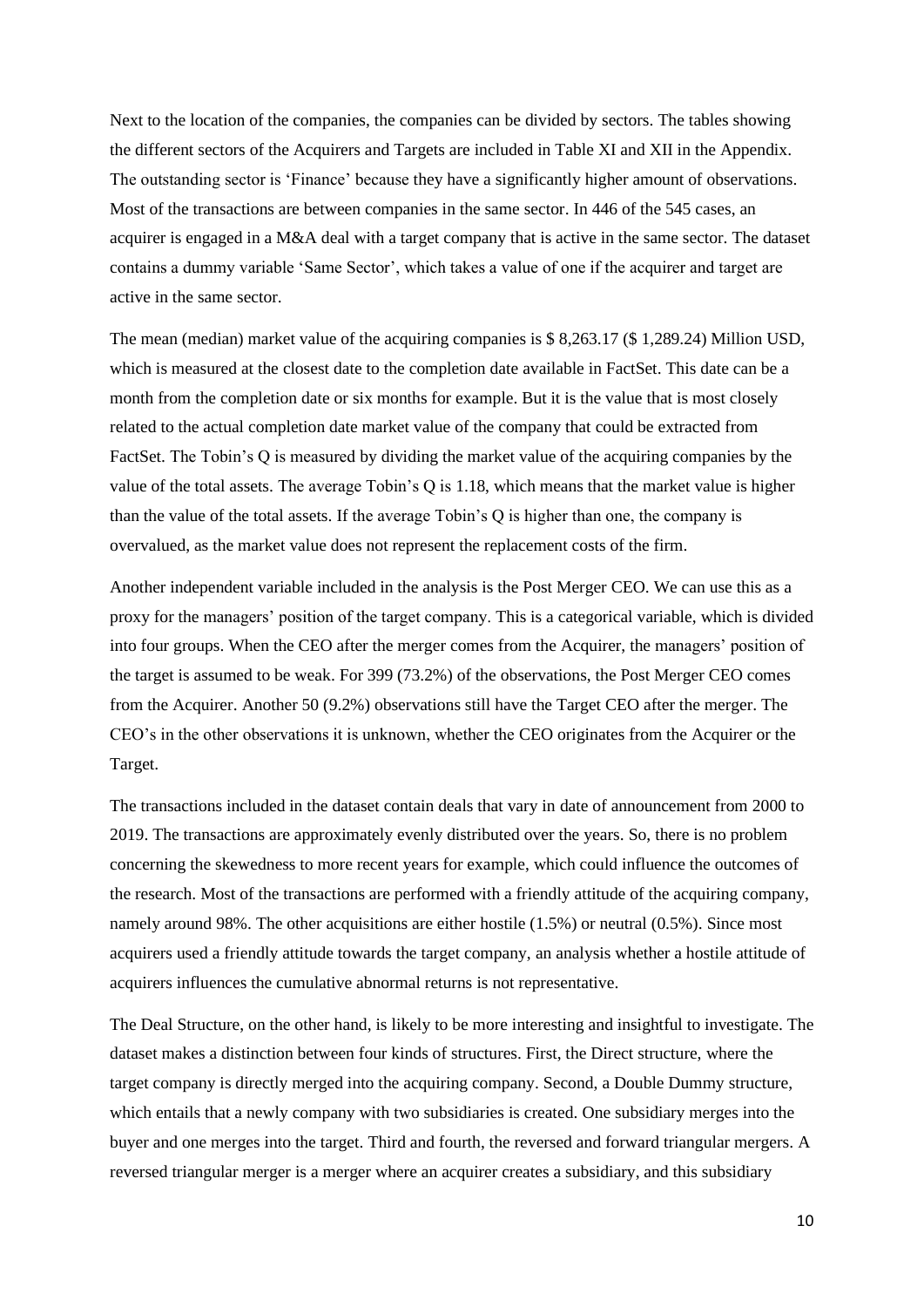company purchases the target company. The subsidiary company then ceases to exist because it is absorbed by the target company. In a forward triangular merger, or indirect merger, the target company also ends up as a fully owned subsidiary of the acquirer. The target company is acquired through a subsidiary of the acquirer and then the acquired company is merged into this subsidiary.

A transaction can also differ in the method of payment. Most transactions in the dataset are paid by using stock (52.5%), cash (2.4%) or a combination of stock and cash (41.5%). The remaining transactions are paid by notes (0.2%) or are unknown (2.4%).

#### <span id="page-11-0"></span>3.3. OLS Regression

The OLS method requires that six assumptions hold in the OLS-regression. First, the regression model is linear in the coefficients and the error term. Second, for the model to be unbiased, the error term has a population mean of zero. The Shapiro-Wilk test provided evidence that this assumption holds. Third, all the independent variables are uncorrelated with the error term. Fourth, observations of the error term are uncorrelated with each other. The fifth assumption is that the error term has a constant variance (homoscedasticity). The Breusch-Pagan test revealed there was heteroskedasticity in the regression model. For some variables, it was needed to log transform them to fulfill this assumption of an OLS-regression. The homoscedasticity assumption of the OLS regression did not hold at first, which required the log transformation of the acquirers' market value, Tobin's Q, and the advisor effort. The last required assumption is that no independent variable is a perfect linear function of other explanatory variables. In Table III, we can see that no independent variable is a perfect linear function of other explanatory variables.

As displayed in Table III below, there are no significantly high correlations that will lead to strange results in this research. Some notable correlations are the correlation between acquirer Tobin's Q and acquirer's market value (0.3319), advisory fees paid and the acquirer's market value (0.6532), advisor ranking and the acquirer market value (-0.6399), advisor ranking and acquirer Tobin's Q (-0.3418), advisor ranking and advisor fees paid (-0.4117). The positive correlation between the advisor effort and acquirer's market value entails that the higher the acquirer's market value, the higher the amount of days to completion is. Therefore, the advisor effort is lower. The positive relation is also present between the acquirer's market value and advisor effort. This means that the higher the acquirer's market value is, the higher the days to completion is and the lower the advisor effort is. The last outstanding correlation is the correlation between the advisory fees paid and the advisor effort. The higher the advisory fees paid are, the higher the days to completion are, and therefore the lower the advisor effort.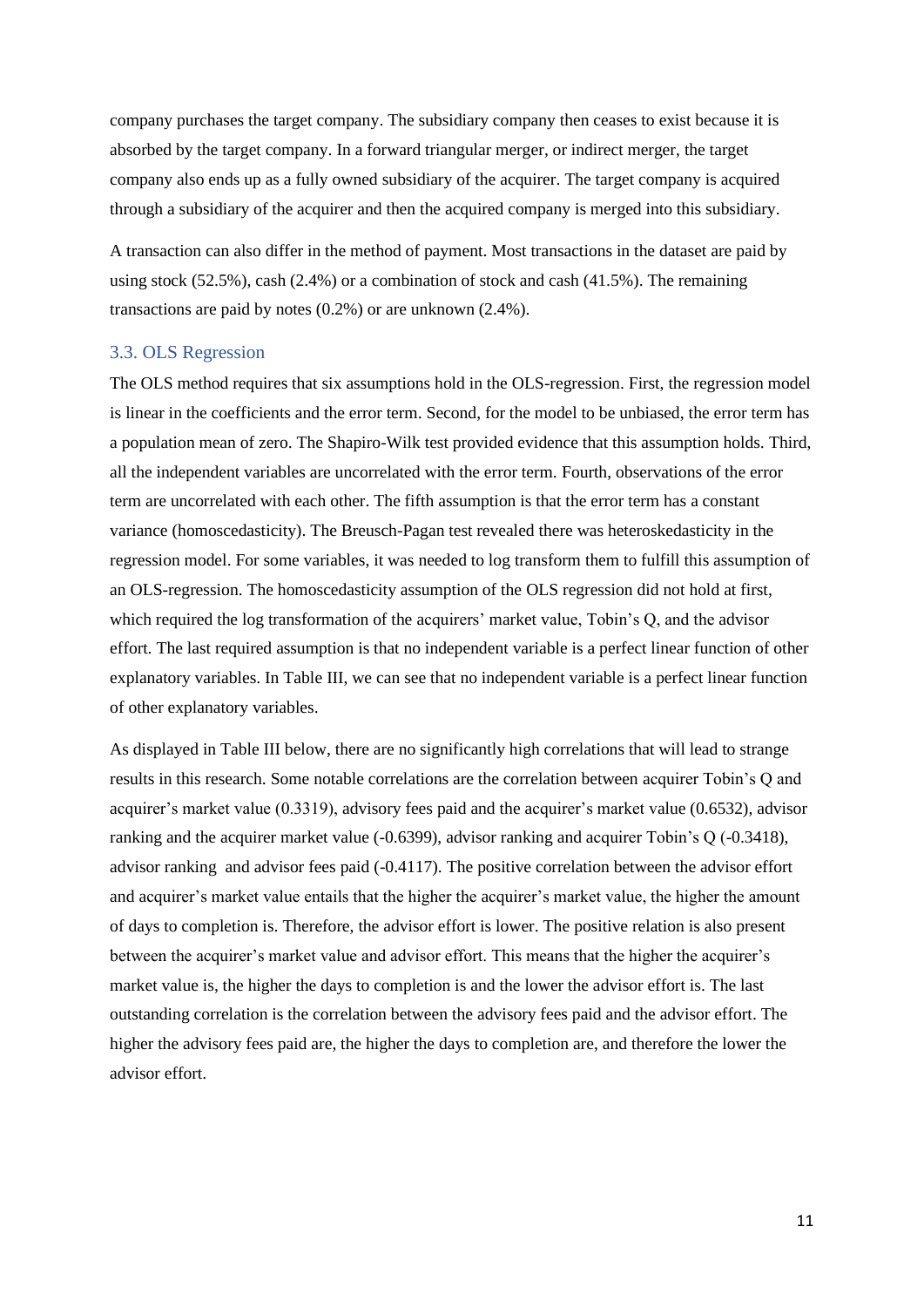#### Table III

#### **Correlation Matrix**

|                                  | CAR3      | Acquirer<br>Market<br>Value | Acquirer<br>Tobin's Q | Advisor<br>Effort | Advisory<br>fees paid | Advisor<br>Ranking | <b>Target Post</b><br>Merger<br><b>CEO</b> |
|----------------------------------|-----------|-----------------------------|-----------------------|-------------------|-----------------------|--------------------|--------------------------------------------|
| CAR3                             | 1.0000    |                             |                       |                   |                       |                    |                                            |
| Acquirer<br>Market Value         | $-0.0129$ | 1.000                       |                       |                   |                       |                    |                                            |
| Acquirer<br>Tobin's Q            | $-0.0666$ | 0.3319                      | 1.000                 |                   |                       |                    |                                            |
| Advisor Effort 0.0319            |           | 0.1136                      | $-0.1533$             | 1.000             |                       |                    |                                            |
| Advisory fees<br>paid            | $-0.0304$ | 0.6532                      | 0.1921                | 0.2773            | 1.000                 |                    |                                            |
| Advisor<br>Ranking               | 0.0058    | $-0.6399$                   | $-0.3418$             | $-0.0294$         | $-0.4117$             | 1.000              |                                            |
| <b>Target Post</b><br>Merger CEO | 0.0979    | $-0.0711$                   | 0.0089                | 0.0830            | 0.0504                | $-0.0111$          | 1.000                                      |

The matrix displays the correlation of the variances of the variables.

The OLS regression model fulfills the assumptions required. Therefore, this model generates unbiased coefficient estimates that are relatively close to the true population values. The Gauss-Markov theorem states that OLS produces the best possible estimates than other linear model estimation methods when the assumptions are true (Woolridge, 2013). So, the assumptions are now accounted for in our model and we are able to produce the best possible estimates.

#### <span id="page-12-0"></span>4. Results and Analysis

#### <span id="page-12-1"></span>4.1. What deal characteristics influence the CARs?

According to the paper written by Travlos (1987), different methods of payments influence the returns for shareholders of the acquiring companies. In the following regression, three regressions are displayed of which one includes stock payments, and one includes cash payments.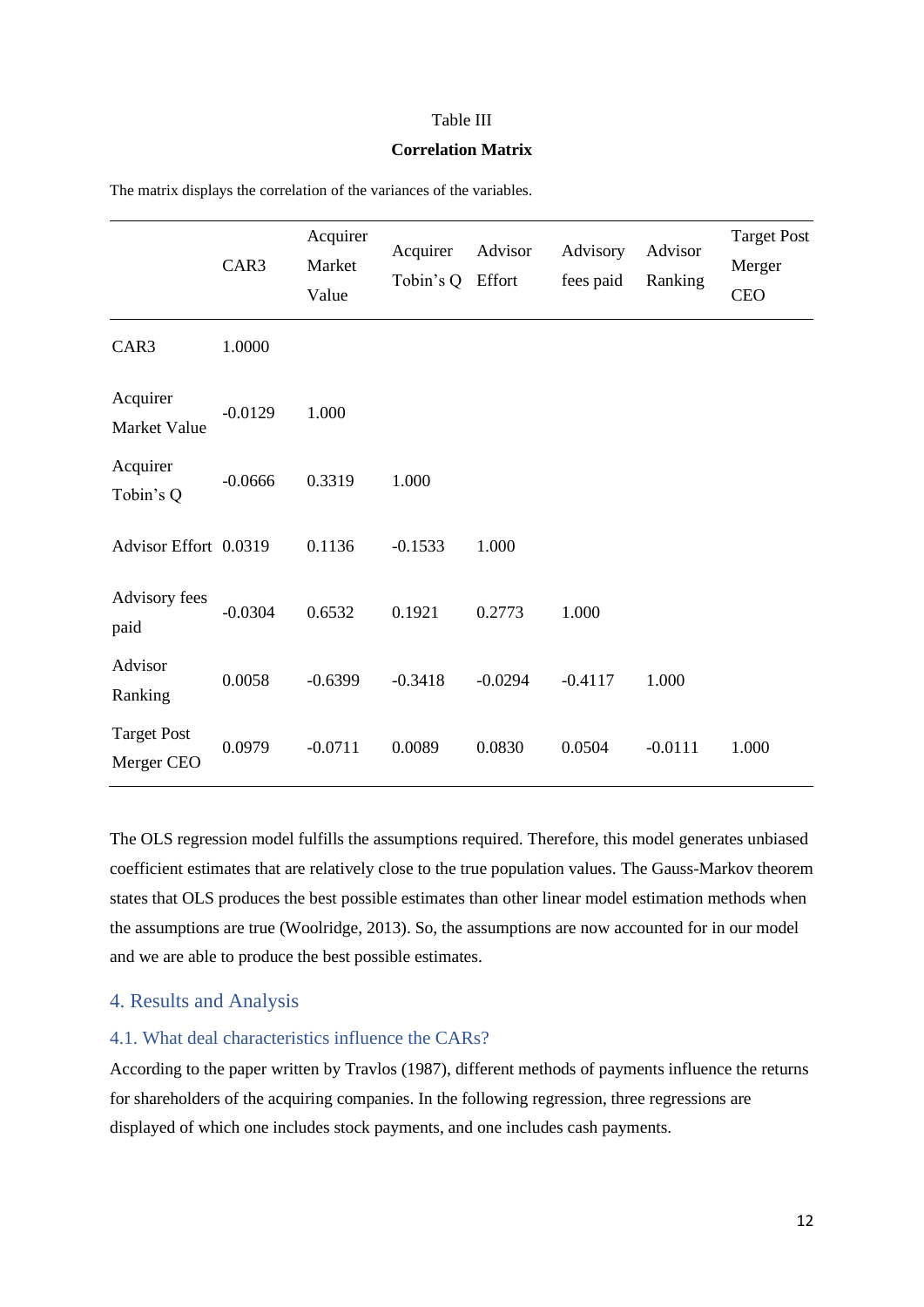#### Table IV

#### **Stock vs. Cash Payment**

The table displays an OLS regression, which includes the dependent variables with the extra control variables for the method of payment of the transaction. The distinction between stock and cash payment is made, where the deals financed with both stock and cash are ignored, because of the different proportions of cash and stock used to finance a deal.

|                               | (1)         | (2)         | (3)         |
|-------------------------------|-------------|-------------|-------------|
|                               | CAR3        | CAR3        | CAR3        |
| Log (Acquirer Size)           | 0.00345     | 0.00256     | 0.00335     |
|                               | (0.315)     | (0.470)     | (0.332)     |
| Log (Acquirer Tobin's Q)      | $-0.00620$  | $-0.00594$  | $-0.00612$  |
|                               | (0.124)     | (0.141)     | (0.130)     |
| Log (Advisor Effort)          | 0.00731     | 0.00845     | 0.00737     |
|                               | (0.482)     | (0.419)     | (0.479)     |
| Acquirer Total Fees paid      | $-0.000559$ | $-0.000487$ | $-0.000561$ |
|                               | (0.174)     | (0.243)     | (0.174)     |
| <b>Advisor Ranking</b>        | $-0.000492$ | $-0.000541$ | $-0.000471$ |
|                               | (0.878)     | (0.866)     | (0.883)     |
| <b>Target Post Merger CEO</b> | $0.0348*$   | $0.0351*$   | $0.0357*$   |
|                               | (0.029)     | (0.027)     | (0.027)     |
| <b>Stock Payment</b>          |             | 0.0264      |             |
|                               |             | (0.300)     |             |
| <b>Cash Payment</b>           |             |             | $-0.00311$  |
|                               |             |             | (0.731)     |
| _Constant                     | $-0.0802$   | $-0.0810$   | $-0.0783$   |
|                               | (0.168)     | (0.164)     | (0.181)     |
| $\mathbf N$                   | 536         | 536         | 536         |
| R-Squared                     | 0.017       | 0.019       | 0.017       |
| Adj. R-Squared                | 0.005       | 0.006       | 0.004       |

p-values in parentheses

\* p<0.05, \*\* p<0.01, \*\*\* p<0.001

In the regressions above, the signs for 'Log (Acquirer Size)', 'Log (Advisor Effort)', and 'Target Post Merger CEO' are positive. The signs for 'Log (Acquirer Tobin's Q)', 'Acquirer Total Fees Paid' and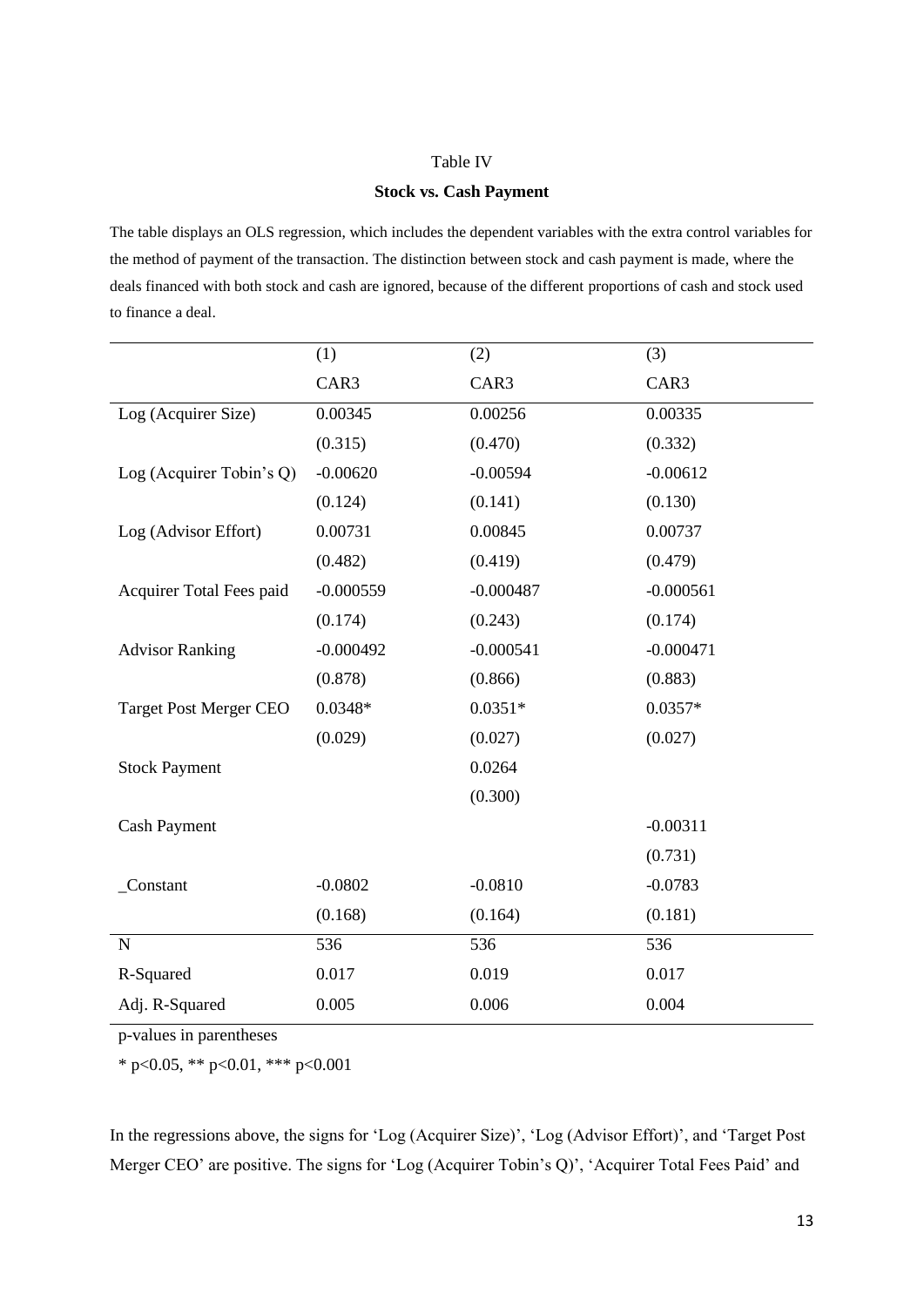'Advisor Ranking' are negative. The independent variables show low and insignificant coefficients, except for 'Target Post Merger CEO'.

The previous table (Table IV) shows that only the dependent variable 'Target Post Merger CEO' gives a significant effect on the CARs on the 95% confidence level. The effect of this variable explains around 3.5% of the change in the CARs. All other variables are not significant, so we cannot say that there is evidence of the effect of these variables on the CARs. If we look at the total effect of the model, an R-squared of 0.017 implies that only 1.7% of the variation in the CARs is explained by the independent variables included in this regression. When a deal is financed with stock, the R-squared rises to 0.019. Only a small portion of the variance in the CARs is explained by this model. For the control variables, the difference between the sign of 'Stock Payment' and 'Cash Payment' suggests that a transaction financed with stock is better in terms of higher returns for the shareholders of the acquiring company. But the coefficients are not significant, so we cannot draw conclusions from this difference in signs of the coefficients.

#### Table V

#### **Deal Structures**

The table displays an OLS regression, which includes the dependent variables with the extra control variables for the deal structure of the transaction. Four different structures are displayed: Direct, Double Dummy, Forward Triangular and Reverse Triangular.

|                               | (1)         | (2)         | (3)         | (4)         | (5)         |
|-------------------------------|-------------|-------------|-------------|-------------|-------------|
|                               | CAR3        | CAR3        | CAR3        | CAR3        | CAR3        |
| Log (Acquirer Size)           | 0.00345     | 0.00309     | 0.00313     | 0.00335     | 0.00329     |
|                               | (0.315)     | (0.362)     | (0.355)     | (0.323)     | (0.334)     |
| Log (Acquirer Tobin's $Q$ )   | $-0.00620$  | $-0.00414$  | $-0.00618$  | $-0.00571$  | $-0.00604$  |
|                               | (0.124)     | (0.346)     | (0.120)     | (0.150)     | (0.145)     |
| Log (Advisor Effort)          | 0.00731     | 0.00571     | 0.00511     | 0.00624     | 0.00676     |
|                               | (0.482)     | (0.581)     | (0.621)     | (0.544)     | (0.513)     |
| Acquirer Total Fees paid      | $-0.000559$ | $-0.000485$ | $-0.000577$ | $-0.000539$ | $-0.000539$ |
|                               | (0.174)     | (0.236)     | (0.157)     | (0.186)     | (0.193)     |
| <b>Advisor Ranking</b>        | $-0.000492$ | $-0.000164$ | 0.000266    | $-0.000108$ | 0.000252    |
|                               | (0.878)     | (0.957)     | (0.930)     | (0.972)     | (0.934)     |
| <b>Target Post Merger CEO</b> | $0.0348*$   | $0.0355*$   | $0.0329*$   | $0.0357*$   | $0.0347*$   |
|                               | (0.029)     | (0.022)     | (0.034)     | (0.027)     | (0.026)     |
| Direct                        |             | 0.0107      |             |             |             |
|                               |             | (0.392)     |             |             |             |
| Double Dummy                  |             |             | 0.0421      |             |             |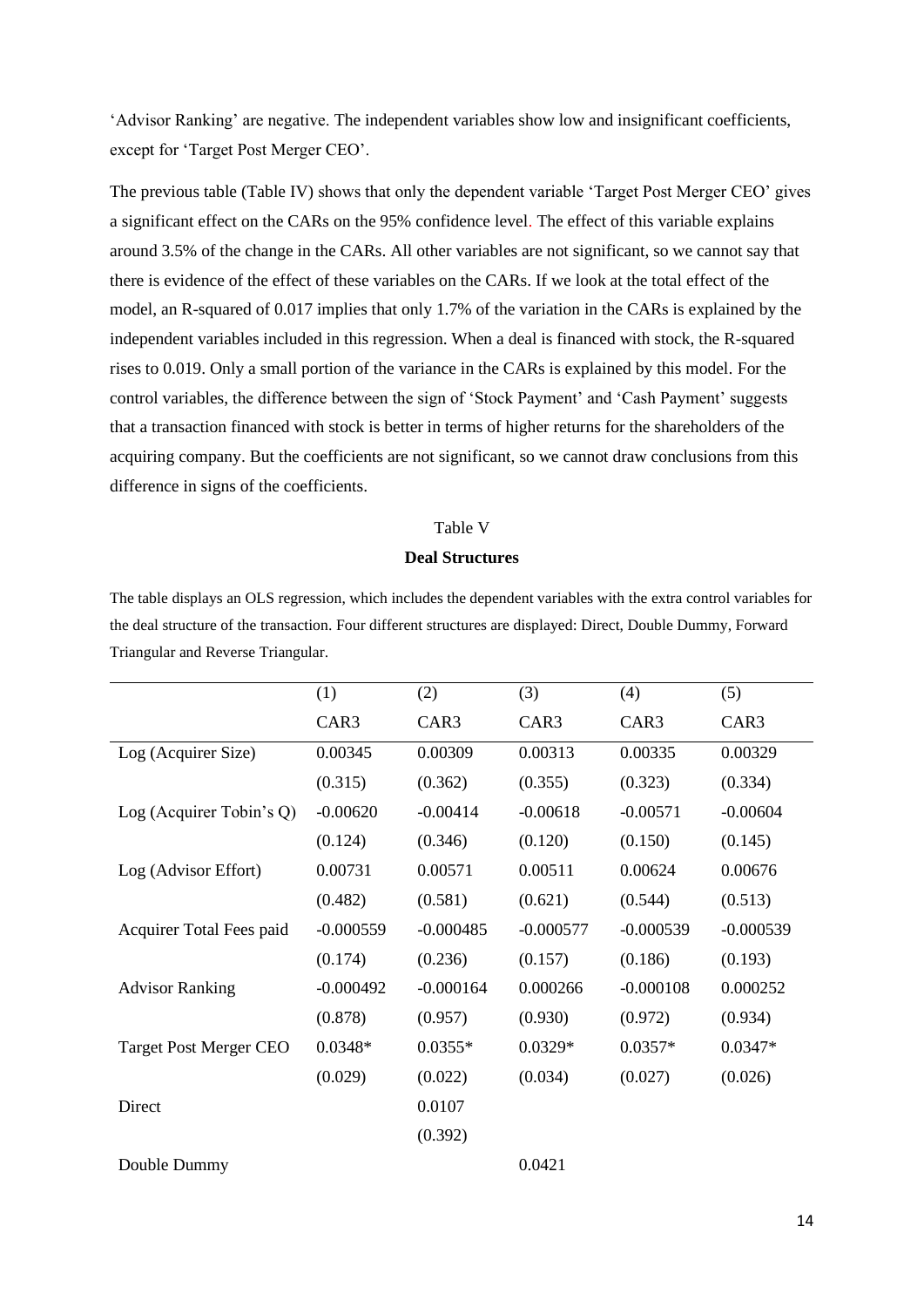|                    |           |           | (0.098)   |           |           |
|--------------------|-----------|-----------|-----------|-----------|-----------|
| Forward Triangular |           |           |           | $-0.0155$ |           |
|                    |           |           |           | (0.229)   |           |
| Reverse Triangular |           |           |           |           | 0.00226   |
|                    |           |           |           |           | (0.814)   |
| Constant           | $-0.0763$ | $-0.0719$ | $-0.0691$ | $-0.0725$ | $-0.0787$ |
|                    | (0.185)   | (0.214)   | (0.230)   | (0.208)   | (0.178)   |
| N                  | 536       | 536       | 536       | 536       | 536       |
| R-Squared          | 0.017     | 0.019     | 0.017     | 0.017     | 0.019     |
| Adj. R-Squared     | 0.005     | 0.006     | 0.004     | 0.004     | 0.006     |

\* p<0.05, \*\* p<0.01, \*\*\* p<0.001

In the table above (Table V), the OLS regression includes the control variables for the deal structure. A distinction is made between four structures in the dataset: direct, double dummy, forward triangular and reverse triangular. The dependent variables in the regression are still insignificant, except for 'Target Post Merger CEO'. The control variables, the different deal structures, do not significantly affect the CARs of the acquiring company. The forward triangular deal structure is the only structure that negatively affects the CARs, while being insignificant. The model explains between 1.7% and 1.9% of the CARs variance. So, when we control for the deal structure the outcomes in terms of significance remain the same as in Table IV.

#### <span id="page-15-0"></span>4.4. Do different event windows influence the outcomes?

#### Table VI

#### **Different Event Windows**

The matrix displays the CARs for wider event windows. This is a robustness test to see whether the effects remain the same when the event window is changed.

|                             | (1)        | (2)        | (3)               |
|-----------------------------|------------|------------|-------------------|
|                             | CAR3       | CAR5       | CAR <sub>10</sub> |
| Log (Acquirer Size)         | 0.00323    | 0.00295    | 0.00427           |
|                             | (0.341)    | (0.453)    | (0.436)           |
| Log (Acquirer Tobin's $Q$ ) | $-0.00576$ | $-0.00551$ | $-0.00524$        |
|                             | (0.147)    | (0.240)    | (0.415)           |
| Log (Advisor Effort)        | 0.00659    | 0.00775    | 0.00664           |
|                             | (0.522)    | (0.454)    | (0.520)           |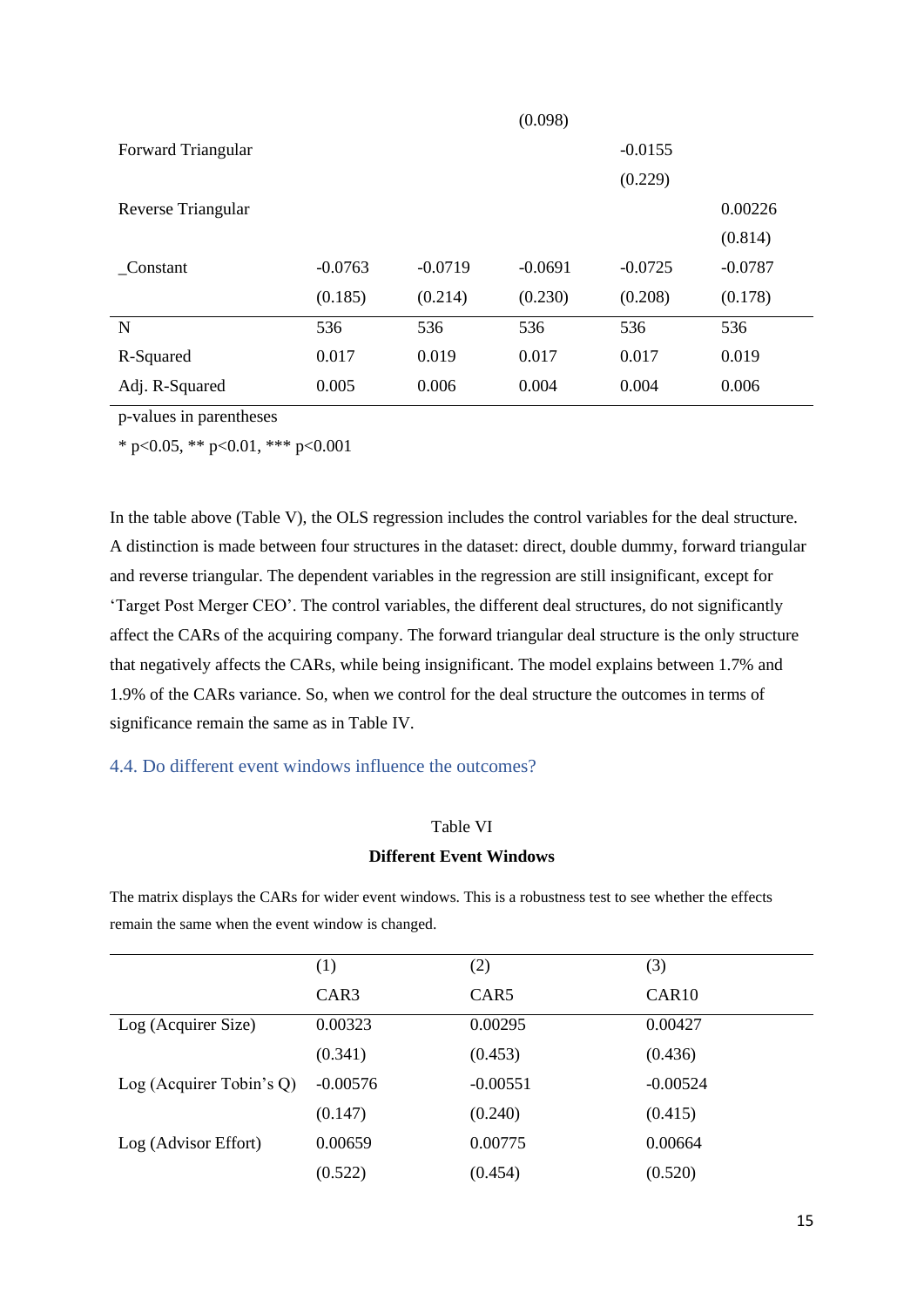| Acquirer Total Fees paid      | $-0.000522$ | $-0.000351$ | $-0.000565$ |
|-------------------------------|-------------|-------------|-------------|
|                               | (0.200)     | (0.457)     | (0.391)     |
| <b>Advisor Ranking</b>        | 0.000195    | 0.000126    | 0.000264    |
|                               | (0.948)     | (0.971)     | (0.589)     |
| <b>Target Post Merger CEO</b> | $0.0350*$   | 0.0257      | 0.0189      |
|                               | (0.024)     | (0.152)     | (0.450)     |
| Constant                      | $-0.0763$   | $-0.0610$   | $-0.0591$   |
|                               | (0.185)     | (0.361)     | (0.525)     |
| N                             | 536         | 536         | 536         |
| R-Squared                     | 0.017       | 0.007       | 0.004       |
| Adj. R-Squared                | 0.005       | $-0.004$    | 0.007       |

\* p<0.05, \*\* p<0.01, \*\*\* p<0.001

The different event windows do not make a difference for the signs of the coefficients. There are only slight changes in the values of the coefficients. These changes do not have a significant impact on the regression. The significance of the 'Target Post Merger CEO' disappears when the event window is expanded. It was significant at the 95% confidence level, but the coefficient has become insignificant in the CAR5 and CAR10 regressions.

The R-squared drops when the event window is expanded. This would suggest that more factors, other than the factors taken into consideration in this model, influence the CARs as time proceeds.

#### <span id="page-16-0"></span>4.2. When does an acquirer hire a top advisor?

The following table VII shows the probability that an acquirer chooses a top advisor. The variable 'Top Advisor' takes a value of one, when the financial advisor is placed in tier one, based on Table I. This ranking is based on M&A data from FactSet.

#### Table VII

#### **Top Advisor**

The matrix displays the variables that affect the probability of choosing a top advisor as financial advisor.

|                             | (1)         |
|-----------------------------|-------------|
|                             | Top Advisor |
| Log (Acquirer Size)         | $0.1322***$ |
|                             | (0.000)     |
| Log (Acquirer Tobin's $Q$ ) | $0.0699***$ |
|                             | (0.000)     |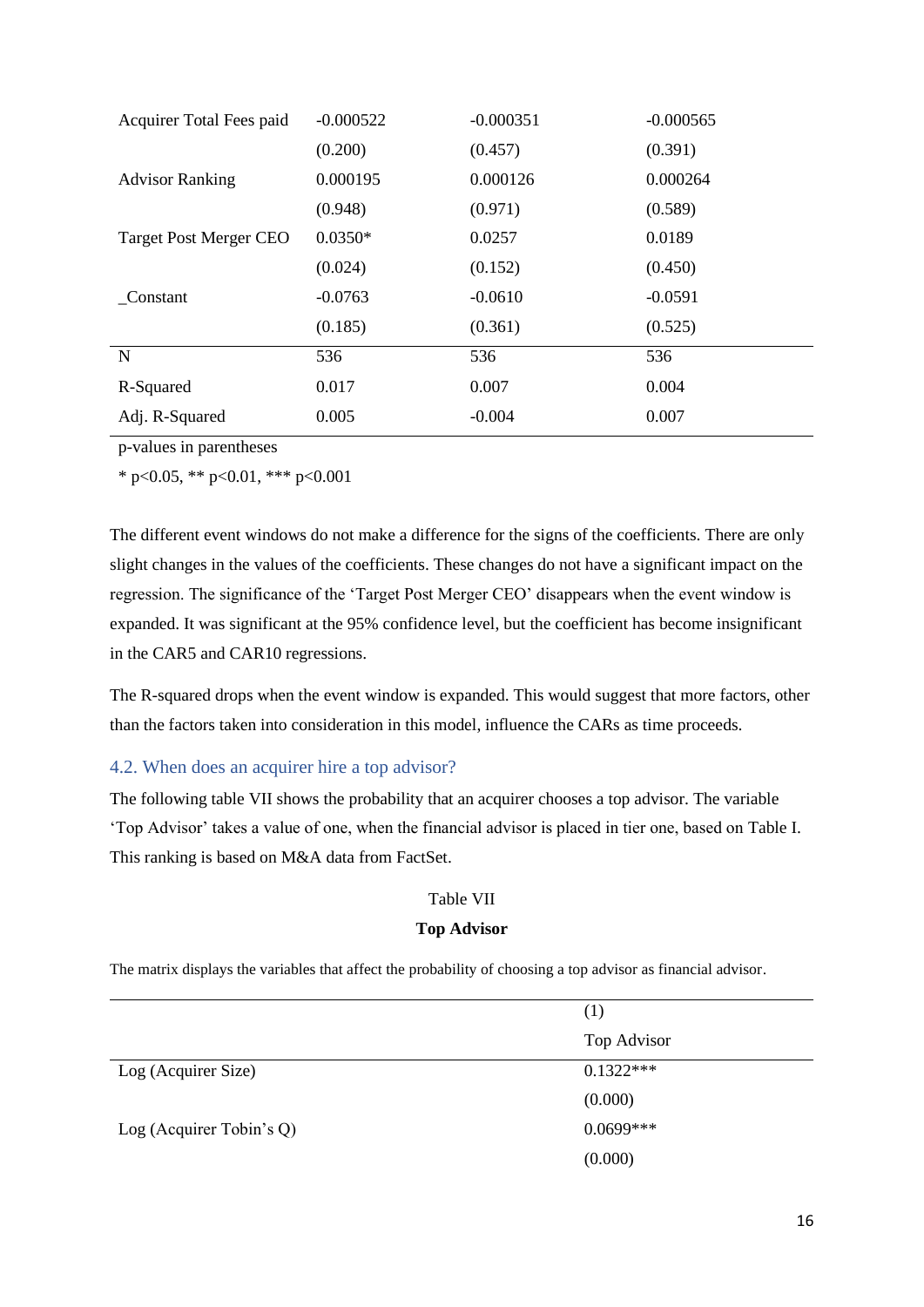| Log (Advisor Effort) | $-0.021$  |
|----------------------|-----------|
|                      | (0.579)   |
| Same Sector          | $-0.0665$ |
|                      | (0.134)   |
| Cross Border         | 0.0819    |
|                      | (0.207)   |
| Constant             | $-0.2003$ |
|                      | (0.298)   |
| $\mathbf N$          | 536       |
| R-Squared            | 0.4114    |
| Adj. R-Squared       | 0.4059    |

\* p<0.05, \*\* p<0.01, \*\*\* p<0.001

When we look at the regression outcomes, the probability of hiring a top advisor rises when the acquirer's size or Tobin's Q is higher. These coefficients are significant on the 99% level. If an acquirer wants a quick process, in terms of the amount of days between the announcement and completion date ('Advisor Effort'), a top advisor could possibly reduce the time of the process. The coefficient, however, is insignificant. The same insignificancy is present for the two dummy variables 'Same Sector' and 'Cross Border'. 'Same Sector' has a negative coefficient, from which we can conclude that if a transaction takes place between companies in the same sector, the probability that a top advisor is hired becomes lower. If a transaction takes places between companies in different countries the probability that a top advisor is hired becomes higher. In total, 41.1% of the variance in hiring a top advisor is explained by the variables included in this model

#### <span id="page-17-0"></span>4.3. What determines the advisory fees?

#### Table VIII

#### **Advisory Fees**

The matrix displays the variables that affect the amount of advisory fees paid by an acquiring firm during a merger or acquisition.

|                             | (1)             | (2)             | (3)             |
|-----------------------------|-----------------|-----------------|-----------------|
|                             | Log (Adv. Fees) | Log (Adv. Fees) | Log (Adv. Fees) |
| Log (Acquirer Size)         | $0.6539***$     | $0.6391***$     | $0.626***$      |
|                             | (0.000)         | (0.000)         | (0.000)         |
| Log (Acquirer Tobin's $Q$ ) | $0.1695***$     | $0.1776***$     | 0.077           |
|                             | (0.000)         | (0.000)         | (0.068)         |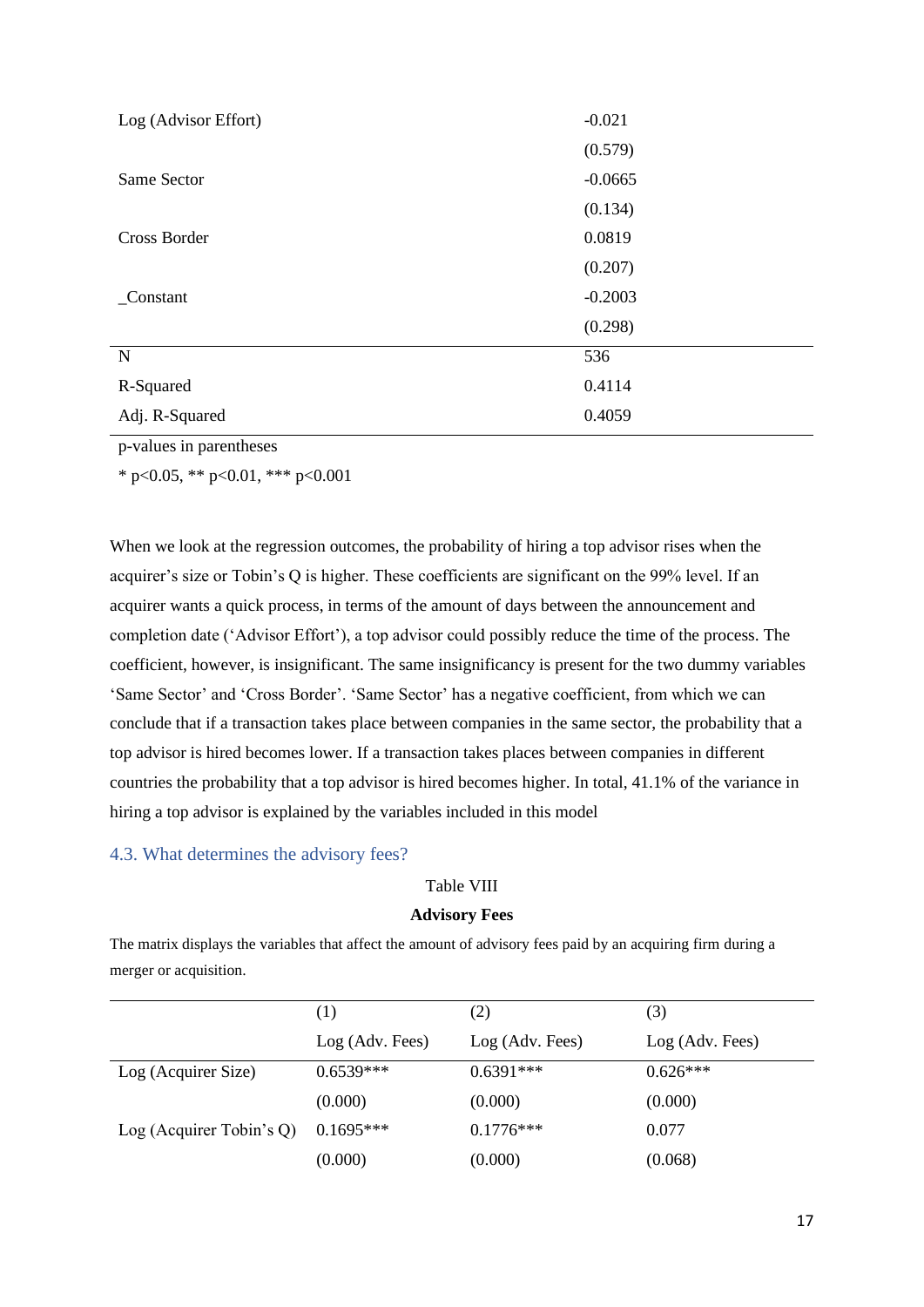| Log (Advisor Effort) | 0.1901       | $0.1961*$    | 0.1818       |
|----------------------|--------------|--------------|--------------|
|                      | (0.052)      | (0.044)      | (0.055)      |
| Same Sector          | $-0.1791$    | $-0.1783$    | $-0.0899$    |
|                      | (0.117)      | (0.111)      | (0.418)      |
| Cross Border         | $-0.1874$    | $-0.0817$    | $-1.1365$    |
|                      | (0.262)      | (0.620)      | (0.406)      |
| Friendly             |              | $0.5441***$  |              |
|                      |              | (0.000)      |              |
| Hostile              |              | 0.3087       |              |
|                      |              | (0.426)      |              |
| Direct               |              |              | 0.0581       |
|                      |              |              | (0.684)      |
| Double Dummy         |              |              | $0.7528**$   |
|                      |              |              | (0.004)      |
| Forward Triangular   |              |              | 0.5988***    |
|                      |              |              | (0.000)      |
| Reverse Triangular   |              |              | $0.7071***$  |
|                      |              |              | (0.000)      |
| _Constant            | $-4.1102***$ | $-4.4808***$ | $-4.4328***$ |
|                      | (0.000)      | (0.000)      | (0.000)      |
| $\mathbf N$          | 536          | 536          | 536          |
| R-Squared            | 0.681        | 0.695        | 0.707        |
| Adj. R-Squared       | 0.678        | 0.691        | 0.702        |
|                      |              |              |              |

\* p<0.05, \*\* p<0.01, \*\*\* p<0.001

In Table VIII regressions have been performed to see what determinants influence the advisory fees. The second regression contains determinants concerning the approach of the acquiring firm towards the target. A friendly approach positively influences the advisory fees. The third regression contains information about the deal structure. A double dummy, forward triangular and reverse triangular structure positively affects the advisory fees. The positive effects of the acquirers' approach and the deal structure were absorbed in the constant in the first regression. This development of the model between the first regression on the one hand, and the second and third regression on the other hand can also be seen in the R-Squared development. The second and third regression explain more of the variation in the advisory fees, respectively 69.5% and 70.7%, than the first regressions' R-Squared (68.1%). For all regressions, the Acquirers' size positively affects the amount of advisory fees paid to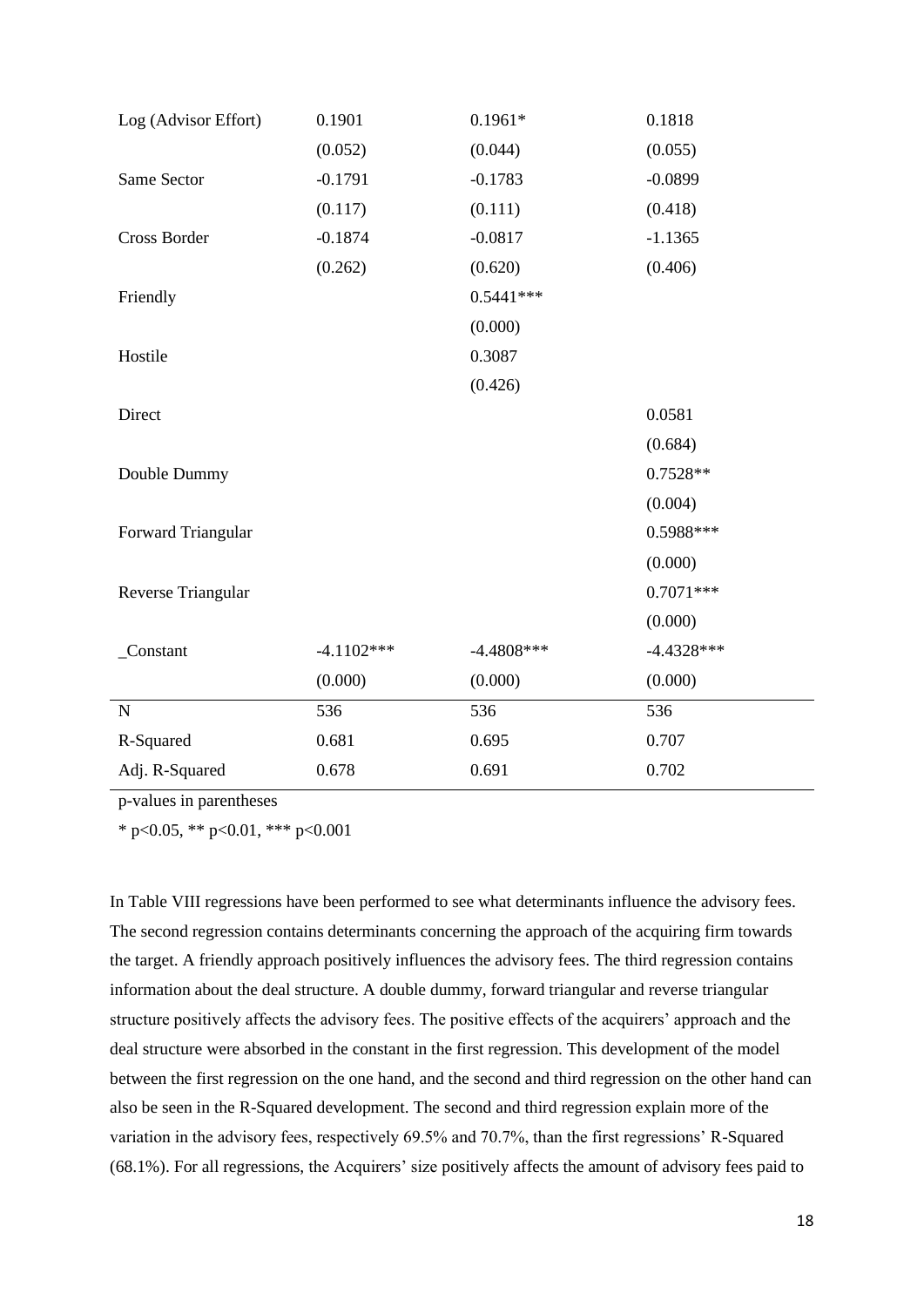the financial advisor. This significant positive effect is also the case for the Acquirers' Tobin's Q in the first and second regression.

#### <span id="page-19-0"></span>5. Conclusion

#### <span id="page-19-1"></span>5.1. Hypotheses

The main question whether the financial advisor has a positive effect is tested by dividing the question into six hypotheses. By looking at the effort, the reputation, and the amount of payment of a financial advisor, the most important advisor characteristics are covered in the analysis. The acquirer and target characteristics that are mentioned in the relevant literature are covered by hypotheses 2A, 2B and 2C.

## *'The effort of an advisor during a M&A deal positively affects the CAR of the acquiring firm after a M&A deal.'*

The conclusion of Hunter & Jagtiani (2003) that more effort produces higher post-merger gains for the acquiring, cannot be derived from the results in this paper. We see an opposite, thus negative effect. The amount of days between announcement and completion is used as a proxy for the advisor effort, where a higher amount of days between announcement and completion means a lower advisor effort. Although the results are not significant, even if controlled for stock or cash payments in Table IV or deal structures in Table V, we see a negative effect for the coefficient. So, a higher amount of days between announcement and completion (a lower advisor effort) suggests higher post-merger acquisition gains in terms of the cumulative abnormal returns in three days. This result holds for different event windows. But statistically, we cannot say that the effort of an advisor during a M&A deal significantly positively affects the CAR of the acquiring firm after a M&A deal.

#### *'The reputation of an advisor positively affects the CAR of the acquiring firm after a M&A deal.'*

Hunter & Jagtiani (2003), Golubov et al. (2012), Kale et al. (2003) and Ismail (2010) discussed the relation between the reputation of the advisor and the abnormal returns of the acquiring firm. They all found a positive relationship between these two variables. We also found this positive relationship in our research. The higher the advisor ranking in terms of absolute value of the tier (one to eight), the lower the CARs are. The results, however, are not significant in both Table IV and V. So, we are not able to reject hypothesis 1B.

## *'The amount of payment to an advisor negatively affects the CAR of the acquiring firm after a M&A deal.'*

The higher the amount of payment to the advisor, the higher the chance of an agency problem between the acquirer as a principal and the financial advisor as an agent. The financial advisors' objective is to receive a high payment for their services. Therefore, the contracts discussed by McLaughlin (1990 & 1992), Allen et al. (2004), and Rau (2000) and the kind of relationship between the advisor and the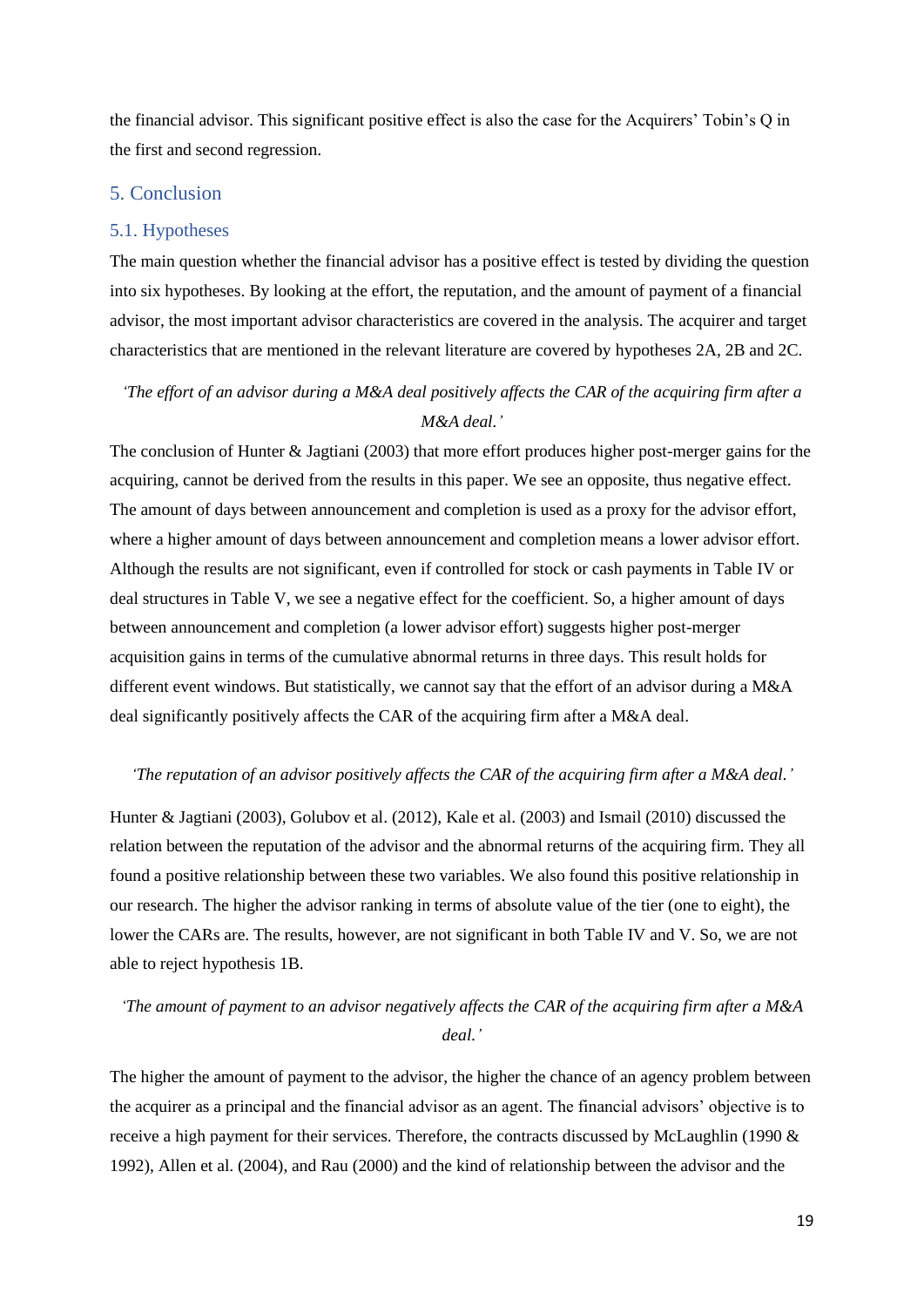acquiring firm (Rau, 2000; Ertugrul & Krishnan, 2014) affect the CARs of the acquiring firm after a M&A deal. The amount of payment negatively influences the CAR in Table IV and V, but the coefficients are insignificant. So, we cannot say that there is evidence provided in this paper of the negative effect of the amount of payment on the CARs of the acquiring firm after a M&A deal.

#### *'The strength of the manager negatively affects the CAR of the acquiring firm after a M&A deal.'*

Results from Masulis et al. (2007) and Morck et al. (1990) suggest that the stronger the position of the managers and the more antitakeover measures in a firm reduce the returns of the acquiring company. We considered a dummy variable 'Target Post Merger CEO' as a proxy for the strength of the manager. When Target Post Merger CEO takes a value of one, the Target CEO kept his position after the merger. So, we can say that the acquiring manager did not perform an act of empire-building and did the acquisition for its own personal objectives. The coefficients for the Target Post Merger CEO are significantly positive, which delivers evidence to not reject the hypothesis. The effect, however, becomes insignificant for CAR5 and CAR10. For CAR3, the strength of the manager, as expected, has a significant negative effect on the CARs of the acquiring firm after a M&A deal.

## *'A higher Tobin's Q of the acquirer positively affects the CAR of the acquiring firm after a M&A deal.'*

Servaes (1991) found a positive relationship between the Tobin's Q and takeover gains. We have not found evidence in line with this hypothesis. In Tables IV and V, the signs of the coefficients are negative and insignificant. So, we cannot say that the hypothesis can be rejected.

#### '*A smaller acquiring firm size positively affect the CAR of the acquiring firm after a M&A deal.'*

The paper by Moeller et al. (2004) linked the firm size with the gains from acquisitions. They found evidence that a smaller acquiring firm size positively affected the CAR of the acquiring firm after a M&A deal. There is no evidence to prove this hypothesis in this research. The signs for the coefficients in Table IV and V are positive but insignificant. So, we cannot reject hypothesis 2C.

#### Table IX

#### **Rejection of Hypotheses**

The matrix displays whether the results imply that a hypothesis should be rejected or not. If the results imply insignificant results, the hypothesis is not able to be rejected or not: N/A.

| <b>Hypothesis</b> |                                                                           | <b>Reject</b> |
|-------------------|---------------------------------------------------------------------------|---------------|
| 1 A               | 'The effort of an advisor during a M&A deal positively affects the CAR of | N/A           |
|                   | the acquiring firm after a M&A deal.'                                     |               |
| 1B                | The reputation of an advisor positively affects the CAR of the acquiring  | N/A           |
|                   | firm after a M&A deal.'                                                   |               |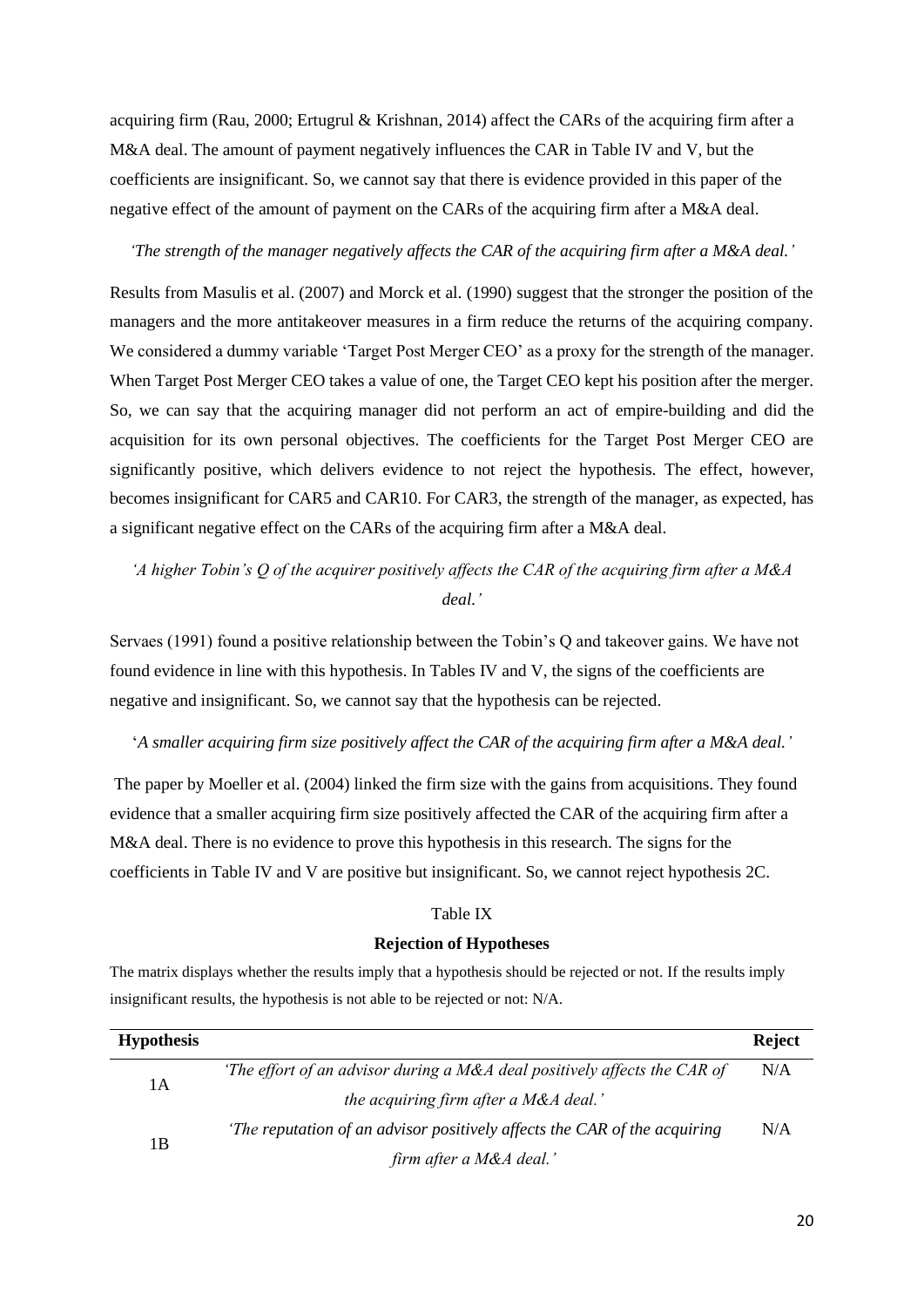| 1C | The amount of payment to an advisor negatively affects the CAR of the    | N/A            |
|----|--------------------------------------------------------------------------|----------------|
|    | acquiring firm after a M&A deal.'                                        |                |
| 2A | The strength of the manager negatively affects the CAR of the acquiring  | N <sub>0</sub> |
|    | firm after a M&A deal.'                                                  |                |
| 2B | 'A higher Tobin's Q of the acquirer positively affects the CAR of the    | N/A            |
|    | acquiring firm after a M&A deal.'                                        |                |
| 2C | A smaller acquiring firm size positively affect the CAR of the acquiring | N/A            |
|    | firm after a M&A deal.'                                                  |                |

The table above (Table IX) shows a summary of whether a hypothesis is rejected or not. There is only statistical evidence for not rejecting hypothesis 2A. The other hypotheses could not be proven by this research.

#### <span id="page-21-0"></span>5.2. Advisor characteristics

The acquirer's size and Tobin's Q positively influence the probability that a top advisor is being chosen (Table VII). If the acquirer's size is bigger, they are more likely to hire a financial advisor placed in tier one of the ranking for financial advisors. This could be due to the more financial power to hire financial advisors that are ranked as top advisors. This can also be seen in Table VIII, where the firm's size significantly and positively affects the amount of advisory fees paid. This is also the case for the Tobin's Q. A higher Tobin's Q lead to a higher amount of advisory fees paid.

Regarding the effect of the financial advisors characteristics (effort, reputation or amount of payment), we cannot conclude that financial advisors attribute to higher cumulative abnormal returns nor that financial advisors negatively affect cumulative abnormal returns for an acquiring firm after a M&A deal. This paper only found insignificant results regarding the effect of the financial advisor characteristics on the cumulative abnormal returns. This also was the case when there is controlled for the deal characteristics method of payment of the deal or the deal structure. For the acquirer and target characteristics, only for the strength of the acquiring managers' position significant effects are displayed. The strength of the acquiring managers' position has a negative influence on the cumulative abnormal returns of the acquiring company after a M&A deal. The acquirer's firm size and Tobin's Q do not significantly affect the cumulative abnormal returns.

For different event windows (5 days and 10 days) the results for financial advisor, acquirer and target characteristics do not change. When we look at two of the specific advisor characteristics (reputation and amount of payment), we see that the acquirer's size and Tobin's Q positively influence the probability that a top advisor is being chosen. The positive relation is also present for the amount of advisory fees paid. The higher the acquirer's size and Tobin's Q, the higher the amount paid to the financial advisors. Overall, this paper shows that it is difficult to disentangle the effect of a M&A deal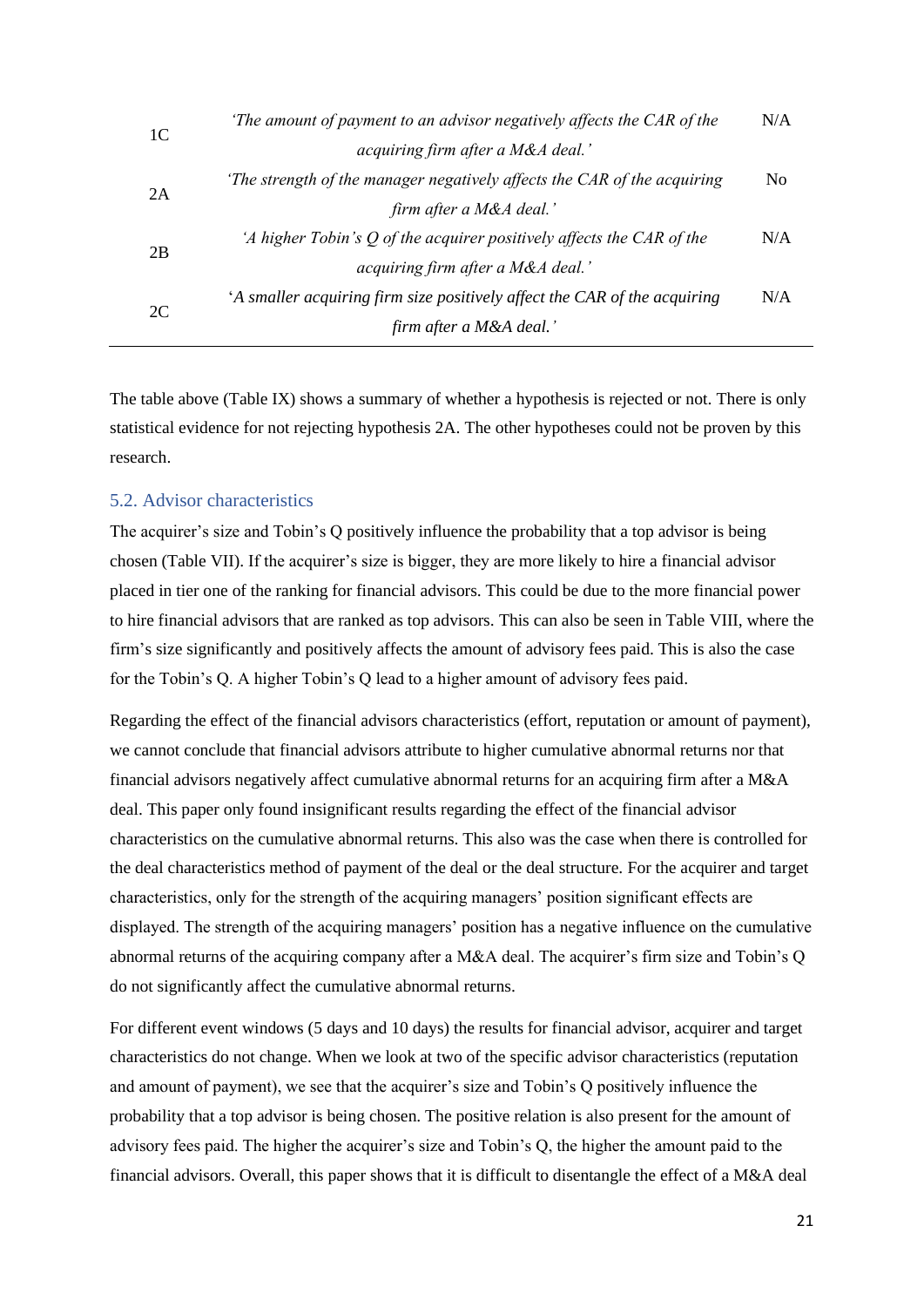on the cumulative abnormal returns. The objective of this paper was to show a relationship between financial advisor characteristics and the cumulative abnormal returns after a M&A deal, but this relationship could not be substantiated with the outcomes of this paper. Further research is needed to disentangle the effect of the financial advisor on the outcomes for an acquiring firm after a M&A deal. In the search for results, a larger dataset containing for example M&A deals across different countries could help to gather more information about the role of the financial advisor on the performance of the acquiring firm after a M&A deal.

#### <span id="page-22-0"></span>6. Discussion & Limitations

#### <span id="page-22-1"></span>5.1. Discussion

The coefficients for the Target Post Merger CEO are significantly positive in Table IV and V. The effect, however, becomes insignificant for CAR5 and CAR10. For CAR3, the strength of the manager, as expected, has a significant negative effect on the CARs of the acquiring firm after a M&A deal. A reason for the positive effect of keeping the Target CEO after the merger could be that CEOs with multiple directorships negatively affect the performance of the acquiring firm (Redor, 2016; Peni, 2012). If the acquirers' CEO has to focus on multiple directorships, it would negatively affect the performance of the acquiring firm.

The coefficients for the log of the acquirers' size and Tobin's Q are significantly positive for the probability of hiring a top advisor (Table VII). Being a top advisor is positively correlated with the amount of advisory fees paid (Table III). Therefore, it makes sense that these significant positive relationships also exist for the amount of advisory fees paid in Table VIII. The positive relation between the acquirers' size and the amount of advisory fees paid seems reasonable. Larger firms are better able to pay more advisory fees, as the amount is relatively small compared to financial resources available. A possible reason for the positive relationship between the acquirers' Tobin's Q and the amount of advisory fees paid could be that acquiring companies know that they are overvalued when the firms' Tobin's Q is higher than one. So, although there is no literature present on this topic to prove this reasoning, a higher Tobin's Q could possibly give a reason for an acquiring firm to pay more advisory fees in order to protect their (too high) value.

The positive relationship between the Tobin's Q and the amount of advisory fees paid turns insignificant when there is controlled for the acquirer's approach. The amount of advisory fees paid is significantly positive influenced by a friendly approach of the acquirer. We would expect the effect to be the other way around. Hostile deals are often more complex than friendly deals and therefore the amount of advisory fees paid should be higher (Hunter & Jagtiani, 2003). The reason for this reversed effect could be that the dataset consists of almost only friendly deals. Therefore, it is a possibility that the positive effect in this research does not parallel with the expected effect.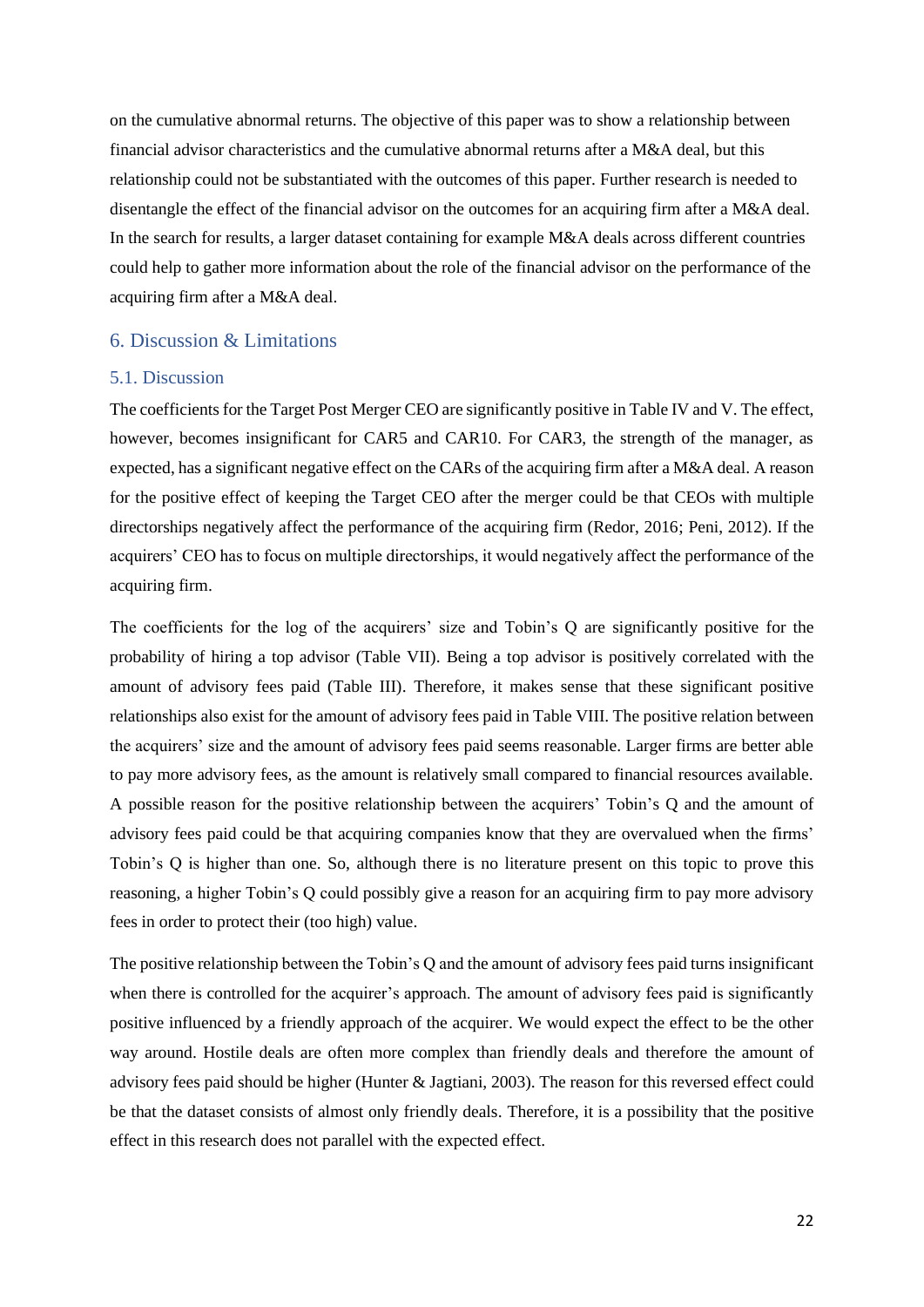When the deal structure is introduced in the OLS regression in Table VIII, positive significant coefficients are present when more difficult deal structures are used (Double dummy, Forward triangular and Reverse triangular). Due to the complexity of the deal, it makes sense that the advisory fees are higher, as the advice is more needed with mergers and acquisitions with these kinds of structures.

If we look at the insignificant results of the regression, we see that hypotheses 1A, 1B, 1C, 2A and 2C were not able to be rejected or not rejected by this research. The effort of the advisor was not proven to significantly affect the acquirers returns. We used the amount of days between announcement and completion could as a proxy for the advisors' effort. However, the time to completion could be influenced by factors that are not influenced by the advisors' effort. So, in further research we have to find another proxy that better reflects the advisors' effort. The reputation, amount of payment, Tobin's Q and acquirers' size do not significantly affect the outcomes of the deal for the acquiring firm. It is possible that the deals are affected by other factors than the reputation, amount of payment, Tobin's Q and acquirers' size. These other factors could be deal-specific and firm-specific, and therefore difficult to implement in a research.

The research designed in this paper was not able to deliver answers to five of the six formulated hypotheses. Only a negative significant effect of the acquiring CEO power on the acquiring firm performance has been found. Overall, this research does not provide enough evidence to say that financial advisors do affect the outcome of the acquiring firm performance after a M&A deal.

#### <span id="page-23-0"></span>5.2. Limitations

The lack of statistically significant coefficients for the different parameters, could be the consequence of some limitations. A limitation regarding the dataset is that almost all companies are US based. It could be interesting to include more companies, that are based in other countries, to see whether the results and hypotheses hold or change. This would also increase the sample size, which could strengthen the research. If the sample size increases, it could be easier to find significant relationships. Those significant relationships were difficult or not able to extract from the data available on FactSet.

Another limitation is that the outcomes of the deals, in terms of the cumulative abnormal returns, depend on a lot of variables. It is practically impossible to identify all variables and include them in the regressions. On the other hand, one could state that there is a lack of available knowledge on the variables that affect the cumulative abnormal returns of an acquirer after a deal. Therefore, a possible solution could be to design the research in line with a paper written by Bao  $\&$  Edmans (2011), which uses a fixed-effects analysis. This could be more useful to determine the effects of the financial advisor characteristics as a whole on the cumulative abnormal returns.

Further research could focus on finding variables that significantly affect the cumulative abnormal returns. This research has only found some significant results, but most of the coefficient of the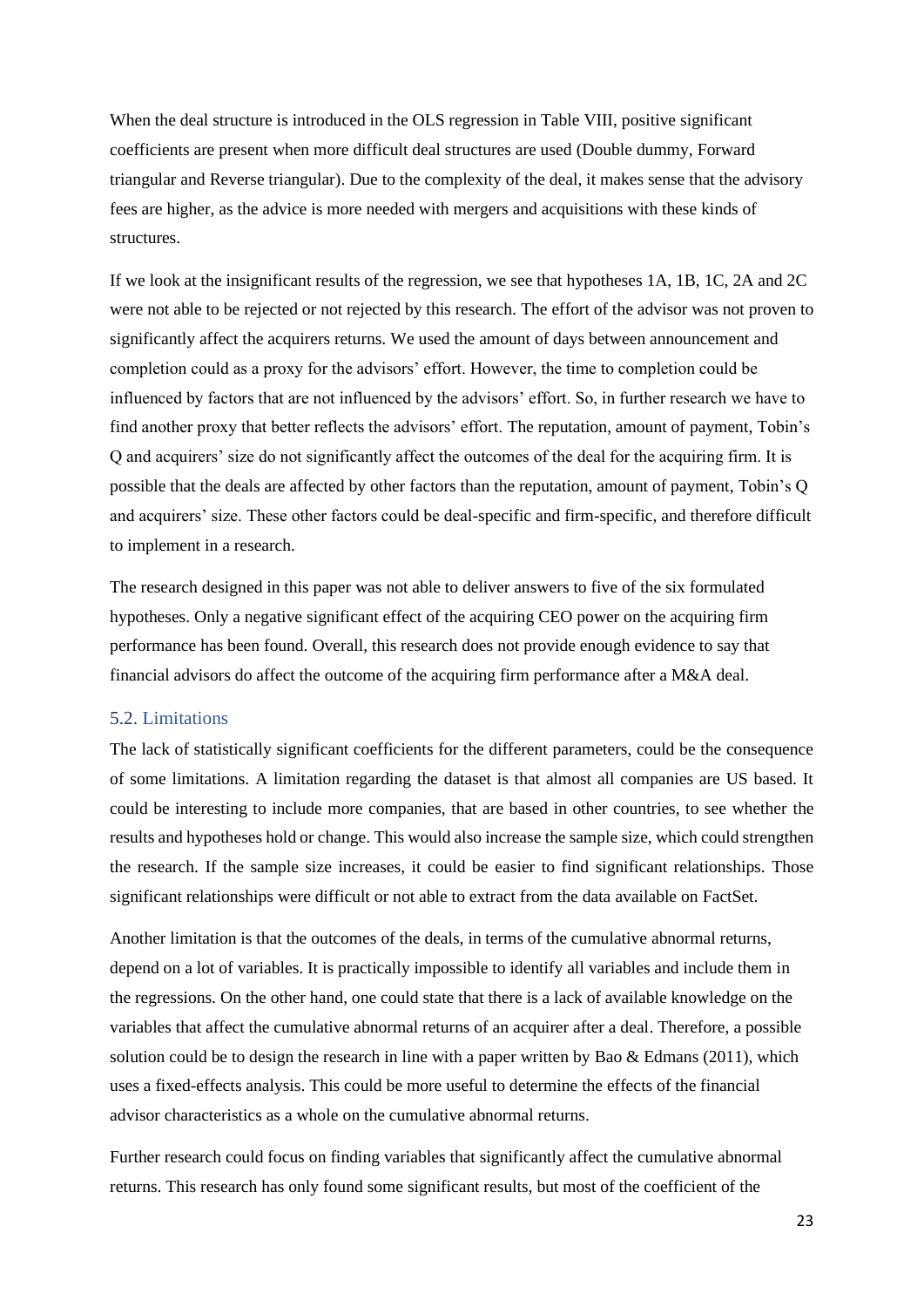variables are insignificant. In this view, the available literature and data must be expanded to identify more variables that could impact the cumulative abnormal returns. When there is access to data that expands the sample size, possible significant relationship could be found.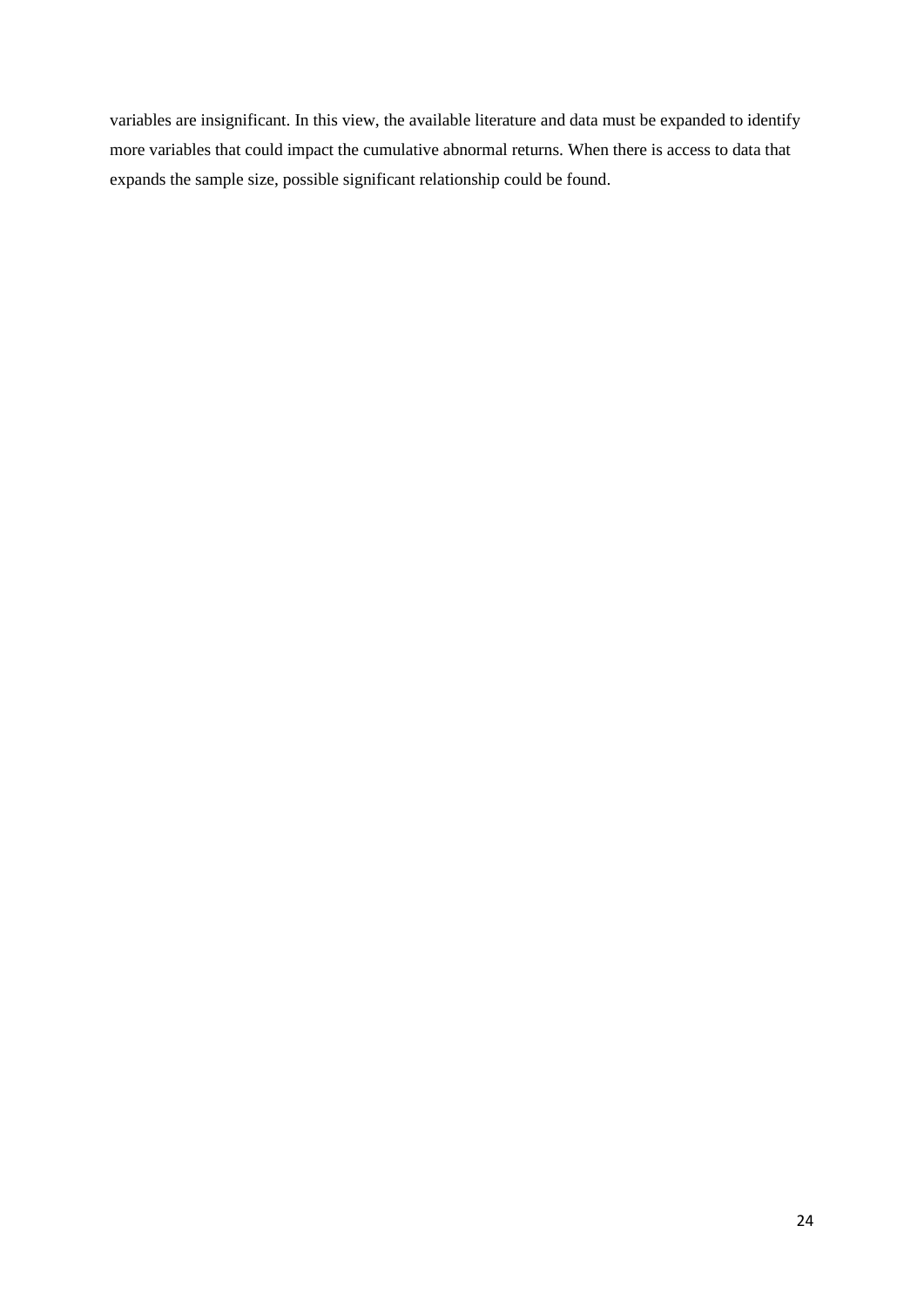#### <span id="page-25-0"></span>**Bibliography**

Allen, L., Jagtiani, J., Peristiani S. & Saunders A., 2004, The role of bank advisors in mergers and acquisitions. *Journal of Money, Credit & Banking, 36*, 197–224.

Bao, J. & Edmans, A. (2011). Do Investment Banks Matter for M&A Returns? *The Review of Financial Studies, 24* (7), 2286-2315.

Currie, R.R. & Pandher, G.S. (2010). Finance journal rankings and tiers: An Active Scholar Assessment methodology. *Journal of Banking & Finance*.

Ertugrul, M. & Krishnan, K. (2014). Investment Banks in Dual Roles: Acquirer M&A Advisors as Underwriters. *The Journal of Financial Research, 37*(2), 159-189.

Financial Times (2020). *Wall Street M&A fees drop by more than \$500m in 2019.* Retrieved from: <https://www.ft.com/content/3729d406-3878-11ea-a6d3-9a26f8c3cba4>

Golubov, A., Petmezas, D. & Travlos, N.G. (2012). When it pays to pay your investment banker: New evidence on the role of financial advisors in M&As. *The Journal of Finance, 67* (1).

Hunter, W. C. & Jagtiani, J. (2003). An analysis of advisor choice, fees, and effort in mergers and acquisitions*. Review of Financial Economics, 78*, 1-17.

Ismail, A. (2010). Are good financial advisors really good? The performance of investment banks in the M&A market. *Review of Quantitative Finance & Accounting, 35*, 411-429.

JPMorgan's M&A team (2020). *2020 Global M&A Outlook: Navigating a period of uncertainty*. Retrieved from: <https://www.jpmorgan.com/jpmpdf/1320748081210.pdf>

Kale, J. R., Kini O., & Ryan. H.E., (2003). Financial Advisors and Shareholder Wealth Gains in Corporate Takeovers. *Journal of Financial and Quantitative Analysis, 38,* 475–501.

Lang, L., Ofck, E. & Stulz, R.M. (1996). Leverage, investment, and firm growth. *Journal of Financial Economics, 40*, 3-29.

Lang, L. Walkling, R.A. & Stulz, R.M. (1991). A test of the free cash flow hypothesis: the case of bidder returns. *Journal of Financial Economics, 29,* 315-335.

Masulis, R., Wang C., & Xie, F., (2007). Corporate Governance and Acquirer Returns. *Journal of Finance, 62*, 1851–89.

McLaughlin, R. (1990). Investment-banking Contracts in Tender Offers: An Empirical Analysis. *Journal of Financial Economics, 28*, 209–32.

McLaughlin, R. (1992). Does the form of compensation matter? Investment banker fee contracts in tender offers. *Journal of Financial Economics, 32*, 223–260.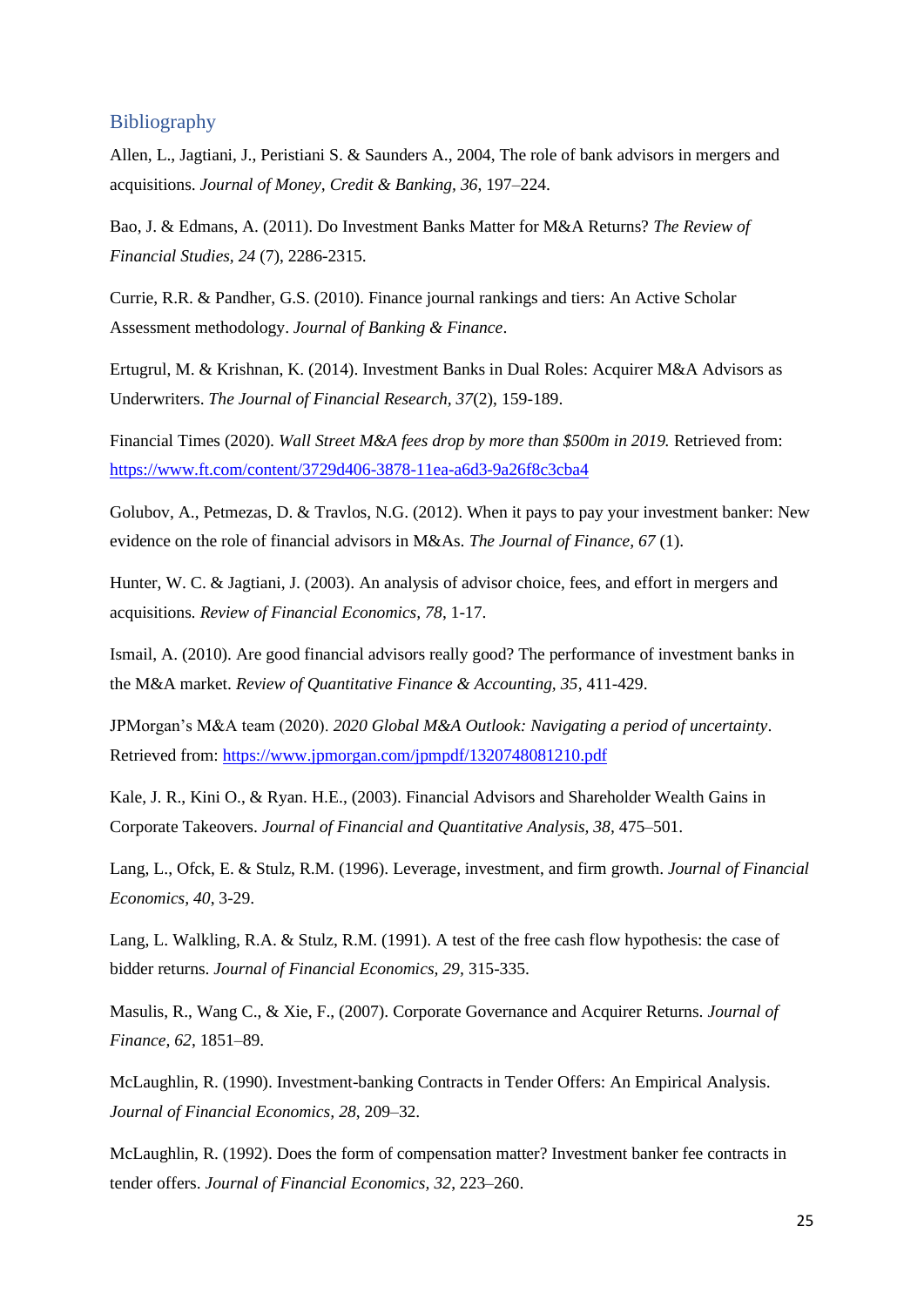Moeller, S. B., Schlingemann F.P., & Stulz R.M., (2004). Firm Size and the Gains from Acquisitions. *Journal of Financial Economics*, *73*, 201–28.

Moeller, S. B., Schlingemann F.P., & Stulz R.M., (2007). How do diversity of opinion and information asymmetry affect acquirer returns? *Review of Financial Studies*, *20*, 2047–2078.

Morck, R., Shleifer A., & Vishny, R.W. (1990). Do managerial objectives drive bad acquisitions? *Journal of Finance, 45*, 31–48.

Peni, E. (2012). CEO and Chairperson characteristics and firm performance. *Journal of Management & Governance, 18* (1), 185-205.

Rau, P. R. (2000). Investment Bank Market Share, Contingent Fee Payments, and the Performance of Acquiring Firms. *Journal of Financial Economics, 56*, 293–324.

Redor, E. (2016). Board attributes and shareholder wealth in merger and acquisitions: a survey of the literature. *Journal of Management & Governance, 20* (4), 789-821.

Servaes, H. (1991). Tobin's q and gains from takeovers*. Journal of Finance, 46*, 409–419.

Servaes, H., & Zenner, M. (1996). The Role of Investment Banks in Acquisitions. *The Review of Financial Studies, 9* (3), 787-815.

Travlos, N. G. (1987). Corporate takeover bids, methods of payment, and bidding firms' stock returns. *Journal of Finance, 42*, 943–963.

Woolridge, J. M. (2013). Introductory Econometrics. *South-Western Cengage Learning.*

Zhao, X., Ma, H. & Hao, T. (2019). Acquirer size, political connections, and acquisitions performance. *Studies in Economics and Finance, 36* (2), 311-332.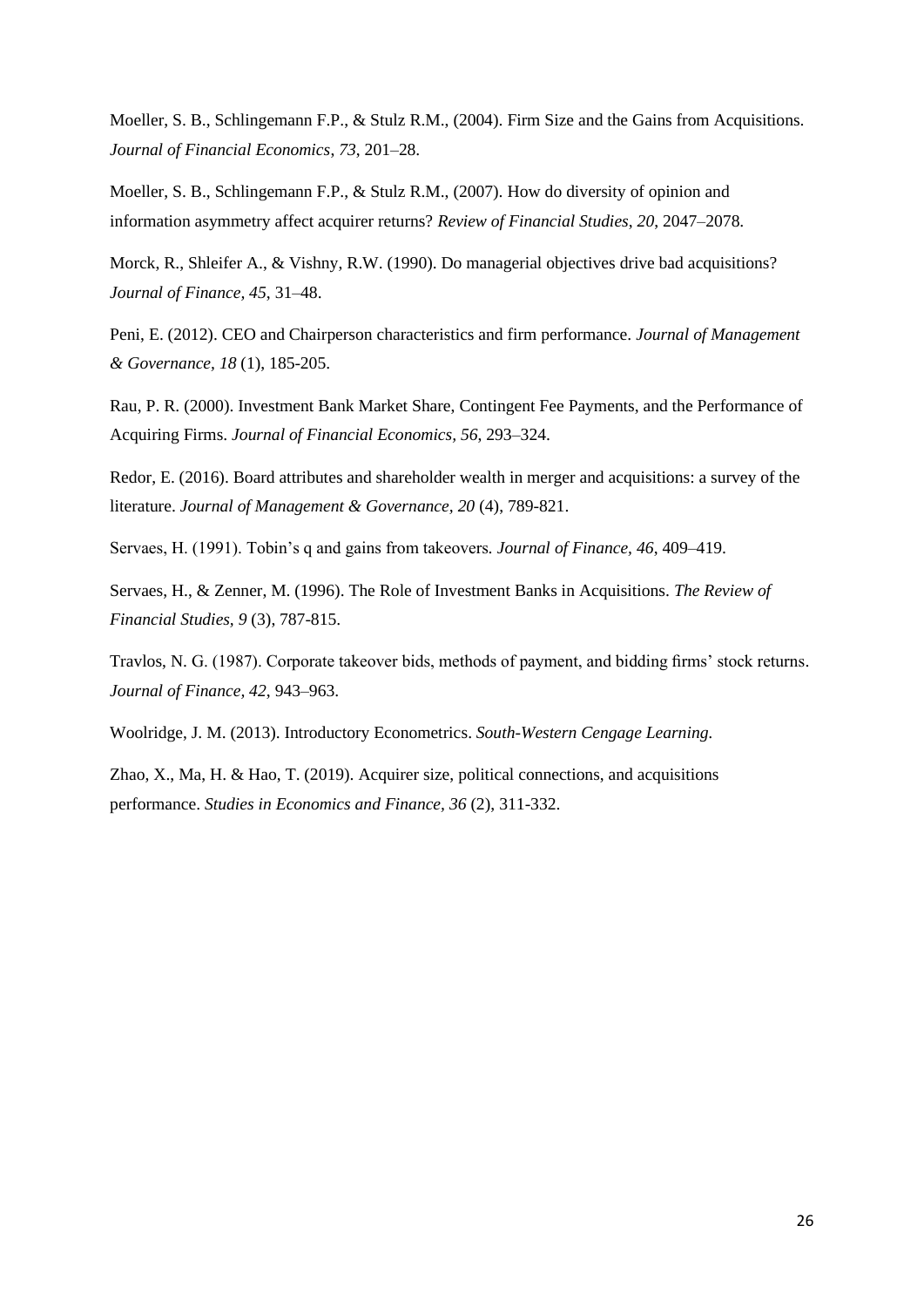## <span id="page-27-0"></span>Appendix

## Table X

## **Variable Definitions**

| <b>Variable</b>               | <b>Definition</b>                                                        |  |  |
|-------------------------------|--------------------------------------------------------------------------|--|--|
| CAR3                          | The cumulative abnormal returns measured in three days after the         |  |  |
|                               | announcement date                                                        |  |  |
| CAR5                          | The cumulative abnormal returns measured in five days after the          |  |  |
|                               | announcement date                                                        |  |  |
| CAR <sub>10</sub>             | The cumulative abnormal returns measured in ten days after the           |  |  |
|                               | announcement date                                                        |  |  |
| Acquirer MV                   | The Acquirer's Market Value, retrieved from FactSet                      |  |  |
| Acquirer Tobin's Q            | The Acquirer's Market Value divided by the value of the Total            |  |  |
|                               | Assets of the acquirer.                                                  |  |  |
| <b>Advisor Effort</b>         | A proxy for advisor effort: The days between the announcement            |  |  |
|                               | date and the completion date.                                            |  |  |
| Acquirer Total Fees Paid      | The total amount of fees in millions paid to the financial advisor(s)    |  |  |
|                               | of the acquiring firm.                                                   |  |  |
| <b>Target Post Merger CEO</b> | A dummy variable, which takes a value of one if the post-merger          |  |  |
|                               | CEO originates from the target company.                                  |  |  |
| <b>Advisor Ranking</b>        | A categorical variable, that can take a value from 1 (highest tier) $-8$ |  |  |
|                               | (lowest tier), based on a ranking displayed in Table 1. When an          |  |  |
|                               | acquirer has more than one financial advisor, the advisor ranking        |  |  |
|                               | takes the value of the highest ranked financial advisor.                 |  |  |
| Top Advisor                   | A dummy variable, which takes a value of one if the financial            |  |  |
|                               | advisor is ranked in tier one.                                           |  |  |
| <b>Target Country</b>         | The country in which the target is based.                                |  |  |
| <b>Acquirer Country</b>       | The country in which the acquirer is based.                              |  |  |
| Cross Border                  | A dummy variable, which takes a value of one if the acquirer and         |  |  |
|                               | the target in a M&A deal are based in different countries.               |  |  |
| <b>Target Sector</b>          | The sector in which the target is active.                                |  |  |
| <b>Acquirer Sector</b>        | The sector in which the acquirer is active.                              |  |  |
| Same Sector                   | A dummy variable, which takes a value of one if the acquirer and         |  |  |
|                               | the target are active in the same sector.                                |  |  |
| <b>Cash Payment</b>           | A dummy variable, which takes a value of one if the acquirer             |  |  |
|                               | finances the M&A deal with cash.                                         |  |  |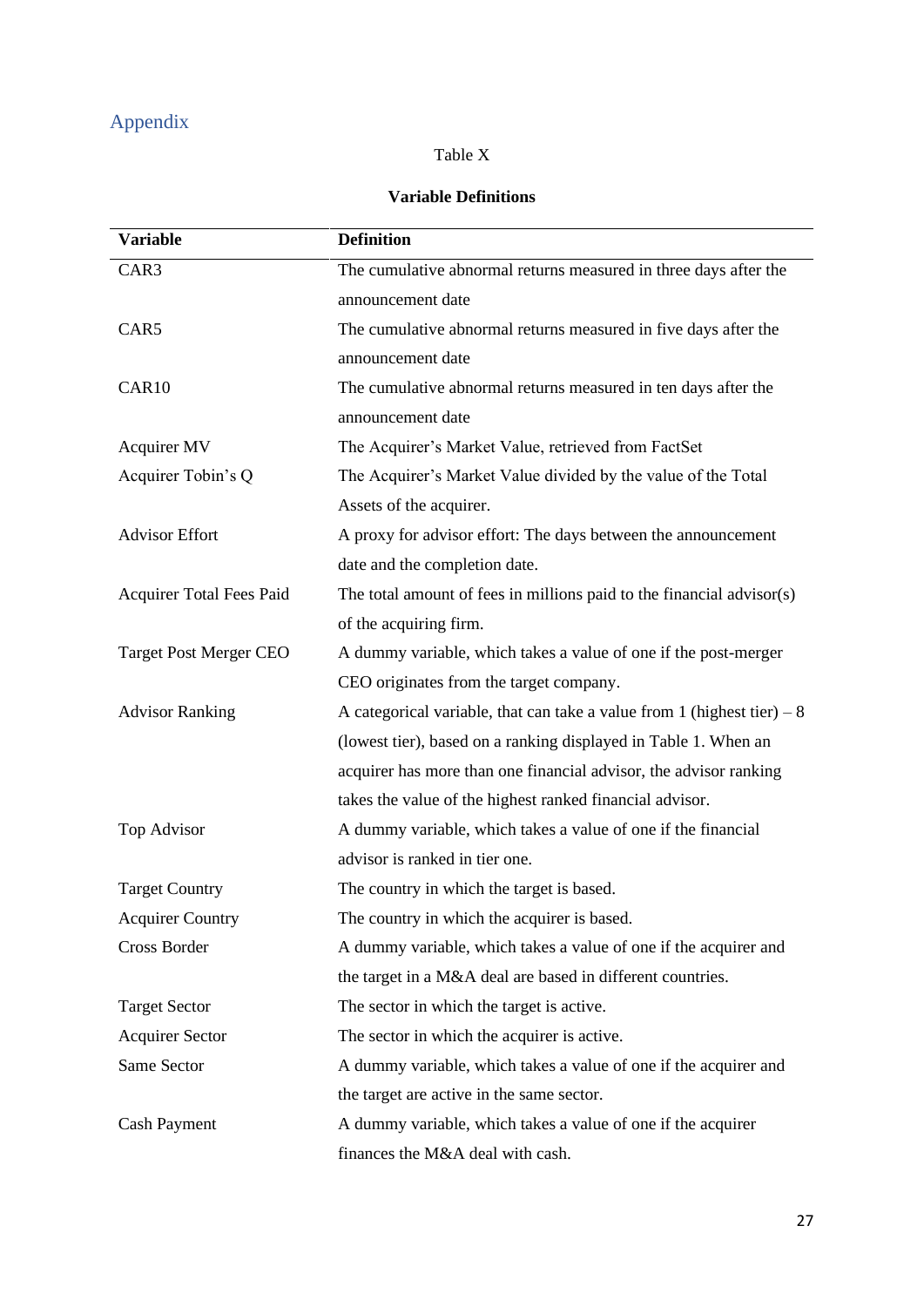| <b>Stock Payment</b>      | A dummy variable, which takes a value of one if the acquirer       |  |  |
|---------------------------|--------------------------------------------------------------------|--|--|
|                           | finances the M&A deal with stock.                                  |  |  |
| Friendly                  | A dummy variable, which takes a value of one if the approach of    |  |  |
|                           | the acquirer towards the target is friendly.                       |  |  |
| Hostile                   | A dummy variable, which takes a value of one if the approach of    |  |  |
|                           | the acquirer towards the target is hostile.                        |  |  |
| Direct                    | A dummy variable, which takes a value of one if the deal structure |  |  |
|                           | is direct.                                                         |  |  |
| Double Dummy              | A dummy variable, which takes a value of one if the deal structure |  |  |
|                           | is double dummy.                                                   |  |  |
| <b>Forward Triangular</b> | A dummy variable, which takes a value of one if the deal structure |  |  |
|                           | is forward triangular direct.                                      |  |  |
| Reverse Triangular        | A dummy variable, which takes a value of one if the deal structure |  |  |
|                           | is reverse triangular direct.                                      |  |  |

## Table XI

### **Target Sectors**

| <b>Target Sector</b>          | Frequency      | $\%$  | Cumulative % |
|-------------------------------|----------------|-------|--------------|
| <b>Commercial Services</b>    | 16             | 2.94  | 2.94         |
| Communications                | 11             | 2.02  | 4.95         |
| <b>Consumer Durables</b>      | $\overline{7}$ | 1.28  | 6.24         |
| <b>Consumer Non-Durables</b>  | 10             | 1.83  | 8.07         |
| <b>Consumer Services</b>      | 25             | 4.59  | 12.66        |
| <b>Distribution Services</b>  | 5              | 0.92  | 13.58        |
| <b>Electronic Technology</b>  | 40             | 7.34  | 20.92        |
| <b>Energy Minerals</b>        | 32             | 5.87  | 26.79        |
| Finance                       | 207            | 37.98 | 64.77        |
| Government                    | $\mathbf{1}$   | 0.18  | 64.95        |
| <b>Health Services</b>        | 19             | 3.49  | 68.44        |
| <b>Health Technology</b>      | 38             | 6.97  | 75.41        |
| <b>Industrial Services</b>    | 24             | 4.40  | 79.82        |
| Miscellaneous                 | $\mathbf{1}$   | 0.18  | 80.00        |
| Non-Energy Minerals           | 7              | 1.28  | 81.28        |
| Process Industries            | 11             | 2.02  | 83.30        |
| <b>Producer Manufacturing</b> | 13             | 2.39  | 85.69        |